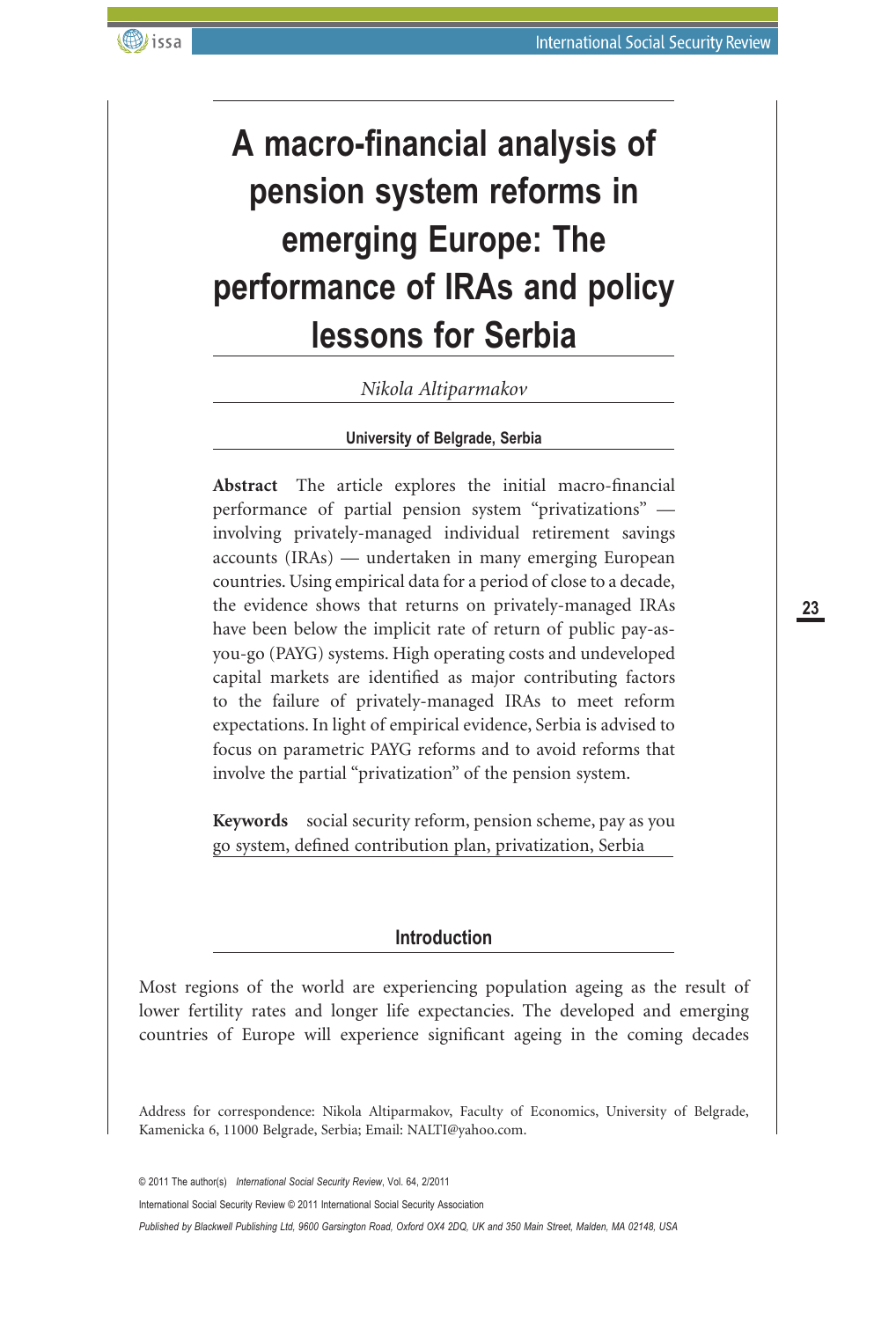(European Commission, 2009).<sup>1</sup> The ageing process will result in a significantly different economic environment, which will require tangible changes to existing economic policies. One of the areas most directly affected by population ageing is the area of mandatory pension insurance.

Over the last couple of decades, significant efforts have been put into researching the most feasible reform approaches that would enable pension systems to successfully accommodate population ageing—adynamic process that is projected to accelerate in the coming decades. Inspired by high observed returns on capital in most developed Western economies in the latter half of the twentieth century (the so called "equity-premium puzzle"), many economists have advocated for the partial privatization of public pension systems and a move from systems of pay-asyou-go (PAYG) financing to partially-funded systems. This argument is based on the understanding that the implicit rate of return of balanced PAYG systems is equal to the growth rate of covered wages, while the rate of return on fully-funded (FF) systems is equal to realized returns on portfolio assets. Thus, if one can credibly expect returns on capital to continue to outperform wage and GDP growth in the coming decades, it might be reasonable to consider a greater role for pre-funding in public pension systems.

The most influential arguments in favour of the partial pre-funding (involving privately-managed individual retirement savings accounts — IRAs) of public pension systems were put forward by the World Bank (1994), which recommended a ubiquitous three-pillar approach<sup>2</sup> to pension reform. Alternatively, it has been argued that there is no panacea to demographic ageing and that successful pension reforms have to analyze thoroughly and take into account the specific characteristics of each individual country (Barr and Diamond, 2009), especially when developing countries are concerned (Charlton and McKinnon, 2000).

Even if existing economic/financial conditions were to favour FF systems, deciding to move from a PAYG to a funded system is never a straightforward decision because of the inherent financial risks and transition costs this involves (Genakoplos, Mitchell and Zeldes, 2000). Transition costs arise because the PAYG pension systems that most countries already have in place have been operating for many decades. Thus, during the transition period  $-$  i.e. the period, possibly lasting

<sup>1.</sup> The term "emerging Europe" refers to former communist countries that are transitioning to market economies and striving to become, or are already, European Union Member States. These countries include: Albania, Bosnia and Herzegovina, Bulgaria, Croatia, Czech Republic, Estonia, Latvia, Lithuania, Hungary, the Former Yugoslav Republic of Macedonia, Montenegro, Poland, Romania, Serbia, Slovakia, and Slovenia.

<sup>2.</sup> According to World Bank terminology: Pillar 1 = mandatory public PAYG pension component; Pillar  $2 =$  mandatory private FF component; Pillar  $3 =$  voluntary private FF component. The design was later extended to include Pillar 0 = non-contributory basic pension providing minimum level of protection and Pillar 4 = informal intra-family or intergenerational financial and non-financial support to the elderly (Holzmann and Hinz, 2005).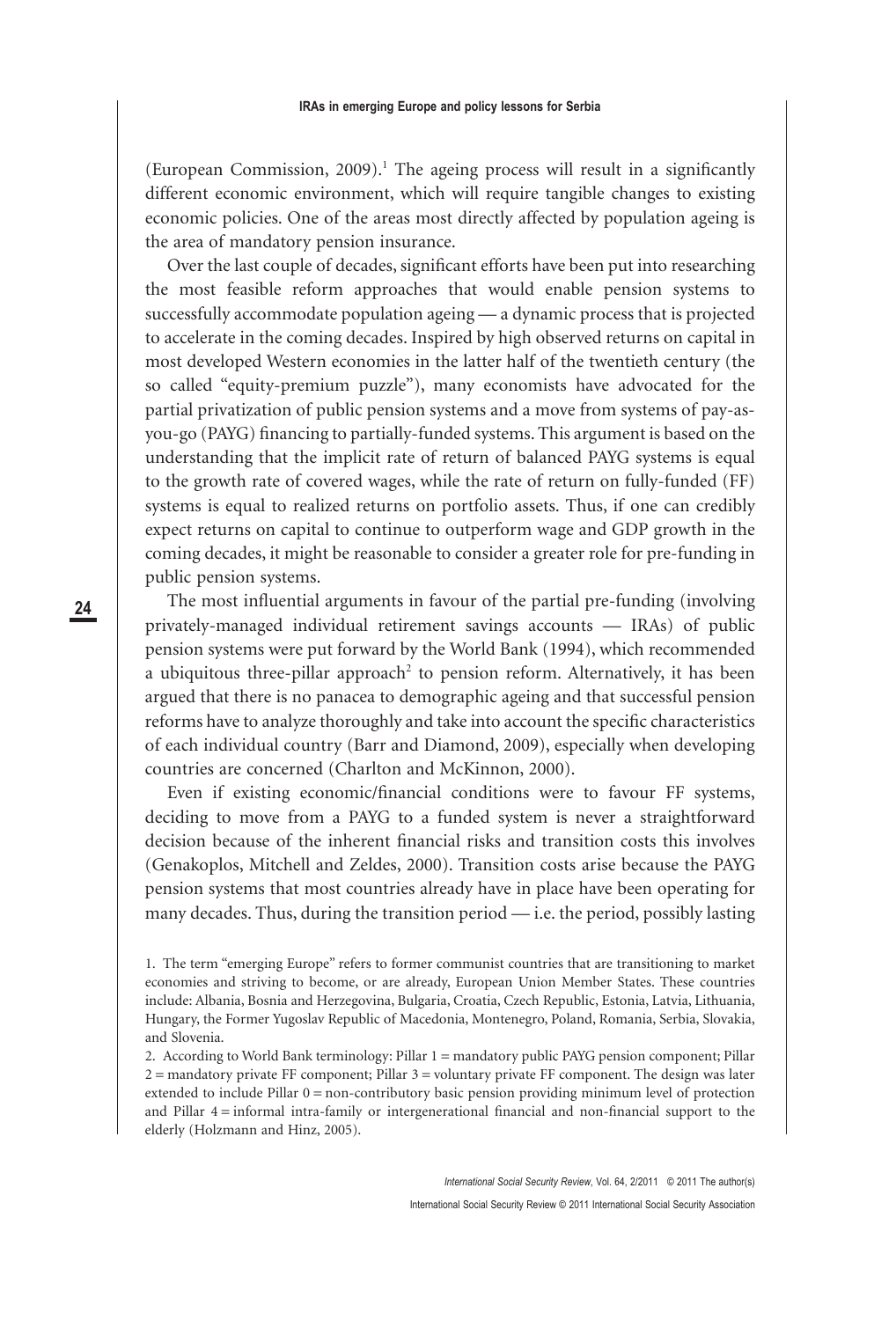#### **IRAs in emerging Europe and policy lessons for Serbia**

several decades, that is necessary to finance a complete switch from an existing PAYG to a new FF system — there will be a requirement to finance two parallel pension systems: contributions to the PAYG system for existing (and soon to retire) pensioners; and FF system accumulations for future generations of pensioners.<sup>3</sup>

This article will investigate the financial feasibility of a partial "privatization" involving the introduction of privately-managed IRAs — of the public pension system in Serbia. In this analysis, the transition cost associated with the partial switch from a public PAYG to a private FF pension system is treated as a national investment. We then apply standard investment finance principles in order to assess what return a rational investor might require from such an investment. Finally, we compare these theoretical performance expectations with early empirical evidence from emerging European countries that have partially privatized their pension systems in recent years.

The article is organized as follows: the next section develops a simple financial framework to assess the possible benefits for Serbian society of introducing privately-managed IRAs alongside the PAYG pension system. An analysis of the empirical evidence of the performance of FF pension components in emerging European countries is then presented. The article then discusses important risk factors that may influence the performance of IRAs and discusses the effects of the global financial crisis. Relevant conclusions and recommendations for the future design of the Serbian pension system are then drawn.

#### **Macro-financial framework**

In order to asses the financial feasibility of moving partially from a PAYG to a FF pension system, this analysis treats the entire nation as one "rational investor". The investor decides whether or not to undergo a business venture: i.e. to replace a part of the public PAYG pension system with a private FF system. The investment in this venture equates to the transition cost of financing two parallel pension systems for several decades. The venture pay-off is the (expected) financially more-efficient pension system in future decades.

Although the proposed scenario holds for any form of pre-funding, we will restrict our attention to one specific case — a FF pension component in the form of mandatory IRAs. Under this arrangement, all workers are required by law to contribute a portion of their earnings into privately-managed, defined contribution (DC) pension funds. This approach was initially implemented in Latin America during the 1980s and 1990s. With strong technical assistance support from the

<sup>3.</sup> The fiscal pressures of transition costs were part of the reason why Hungary effectively closed its mandatory IRA system in November 2010. As of February 2011, the majority of IRA assets had been transferred to state control.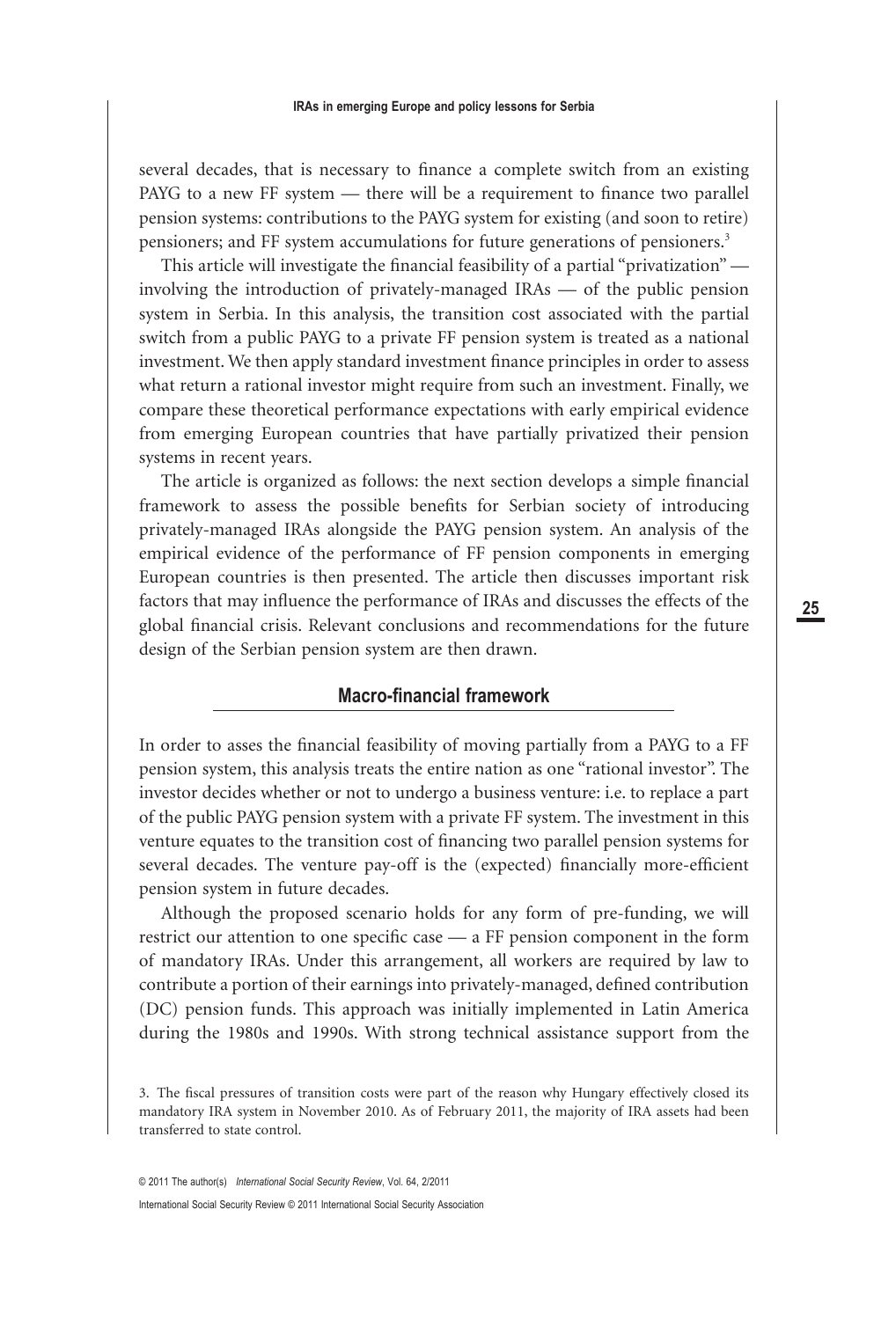

**Figure 1.** *Expected IRA performance in Serbia, assumed returns* = *GDP growth* + *1.5%*

World Bank, many emerging Europe countries opted for this approach around the turn of the millennium.

Figure 1 presents the expected cash flows associated with a hypothetical, phasedintroduction of a mandatory IRA system in Serbia in 2010, with the cutoff age set at 40 years.4 We can observe that annual contributions to the IRA system rise over time as a growing share of the workforce is mandated to contribute. Pension payments from the IRA system are negligible in the first few decades (in the form of lump-sum payments for early termination, premature death and disability) and start becoming increasingly significant only after 25 years when the oldest generation contributing to the IRA starts to retire.

Pension payments increase steadily over time. After about 40 years of operation, pension payments under the IRA system equal annual contributions. This is the

4. All workers younger than age 40 at the time of inception are required to participate, while older workers are excluded. The age of 40 years would appear to be the average effective cutoff age in emerging Europe.

*Source:* Author's calculations, based on official demographic projections for the 2002-2052 period. Real wage growth is assumed to equal productivity growth of 2.5 per cent per annum, while GDP growth is assumed to equal the sum of real wage growth rate and the growth rate of the working population. It is assumed that 7 per cent of gross salaries are devoted to the IRA contributions. The "hump" in contributions around 2040, and in pensions around 2080, is the result of the projected decline in the (working) population.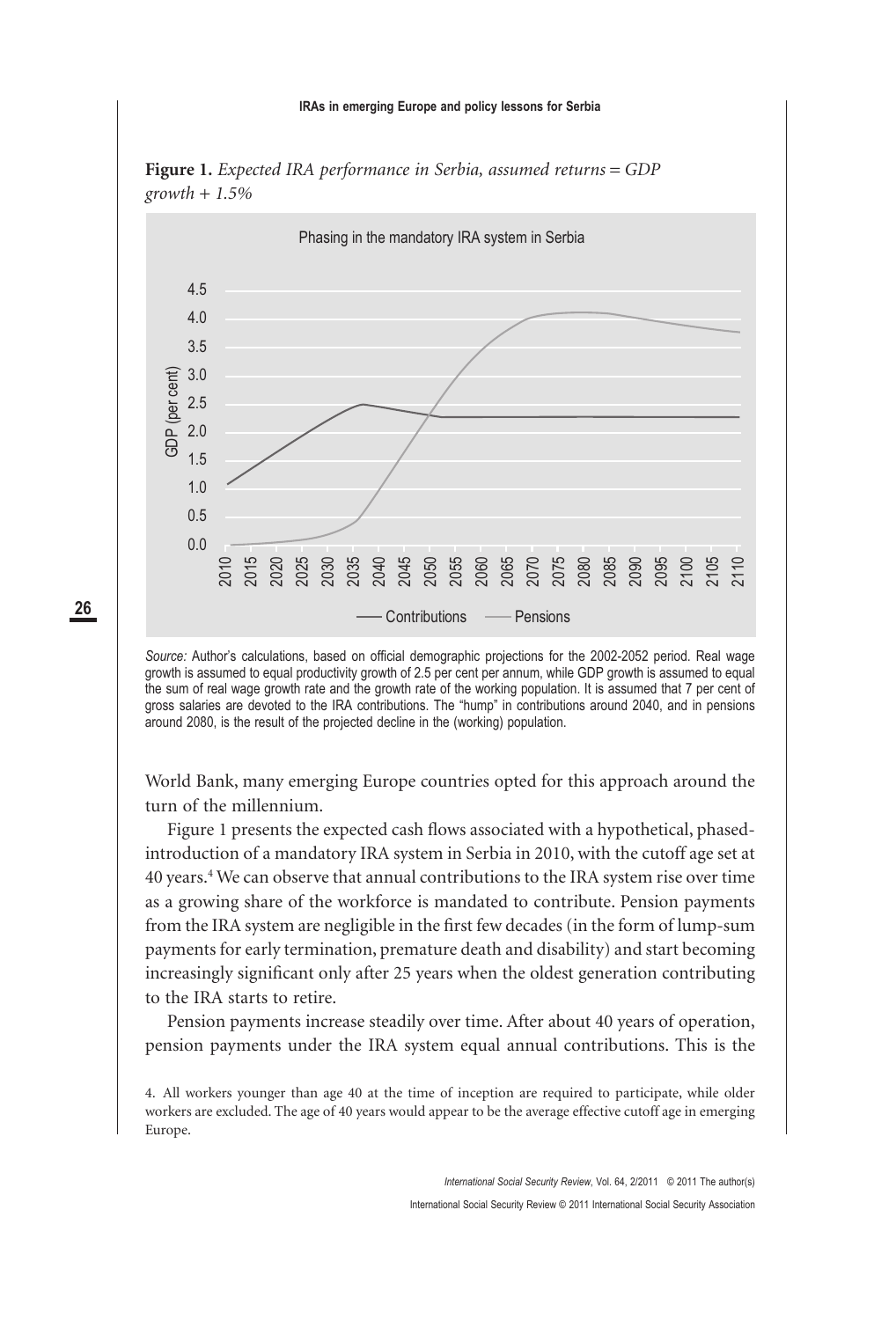point when the transition cost of replacing (a part of) the PAYG system with the IRA system ceases. Thereafter, IRA pension payments are higher than contributions, and the "national investment" of switching from a PAYG to an IRA pension system starts to pay-off.

Estimates of the period of time during which transition costs are incurred can vary. For the case of Slovakia, Melichercik and Ungvarsky (2004) estimate transition costs to last about 40 years. Orban and Palotai (2005) estimated transition costs would last about 50 years in Hungary. However, Golias (2005) and Anusic, O'Keefe and Madzarevic-Sujster (2003) estimate transition costs to last only about 15 years for Slovakia and Croatia, respectively. These latter country studies arrive at very modest transition-cost estimates by defining transition costs as not pertaining to pension system privatization per se, but as involving all pension reform measures undertaken, including parametric PAYG reforms. In this manner, transition costs associated with the partial privatization of the pension system are reduced by the considerable PAYG savings that result from parametric reforms. This approach is not appropriate for assessing the feasibility of pension system privatization, as it hides the entire transition-cost burden the society will have to bear. For example, Orszag and Stiglitz (1999) stress the need for an independent assessment of the separate pension reform aspects. In our study, this implies not mixing the effects of partial pension system privatization with the effects of parametric PAYG reforms.

It should be noted that it will take 70 to 80 years of operation before the mandatory IRA system is fully mature and able to pay full (expected) benefits. Also, it should be stressed that the modelling assumption used in Figure 1 is that the realized IRA investment returns are, on average, 1.5 per cent higher than GDP growth throughout the entire projection period.<sup>5</sup> The shape and relative magnitudes of contributions and pensions depicted rely critically on the assumption of IRA returns being tangibly higher than GDP growth.

It is important to consider the criterion that a rational investor would take into account in deciding whether to undertake such an "IRA venture". Since we are considering an extremely long investment horizon, one approach could be to require that a feasible investment should recover its costs in a period of time equal to that spent while bearing the costs. Thus, if transition costs last for T years, IRA system efficiency gains (equal to pension payments minus contributions) from time T to time 2T should "cover" the transition cost borne from inception (time 0)

5. The assumption of IRA investment returns being 1.5 per cent greater than GDP growth refers to the average rate of return realized during the accumulation phase (before retirement) and during the liquidation phase (after retirement). In reality, the expected rate of return during the accumulation phase is tangibly higher than the annuity discount rate during the liquidation phase. The article refers to one "average" rate of return for clarity and simplicity of exposition (see also Stanic, Altiparmakov and Bajec, 2008).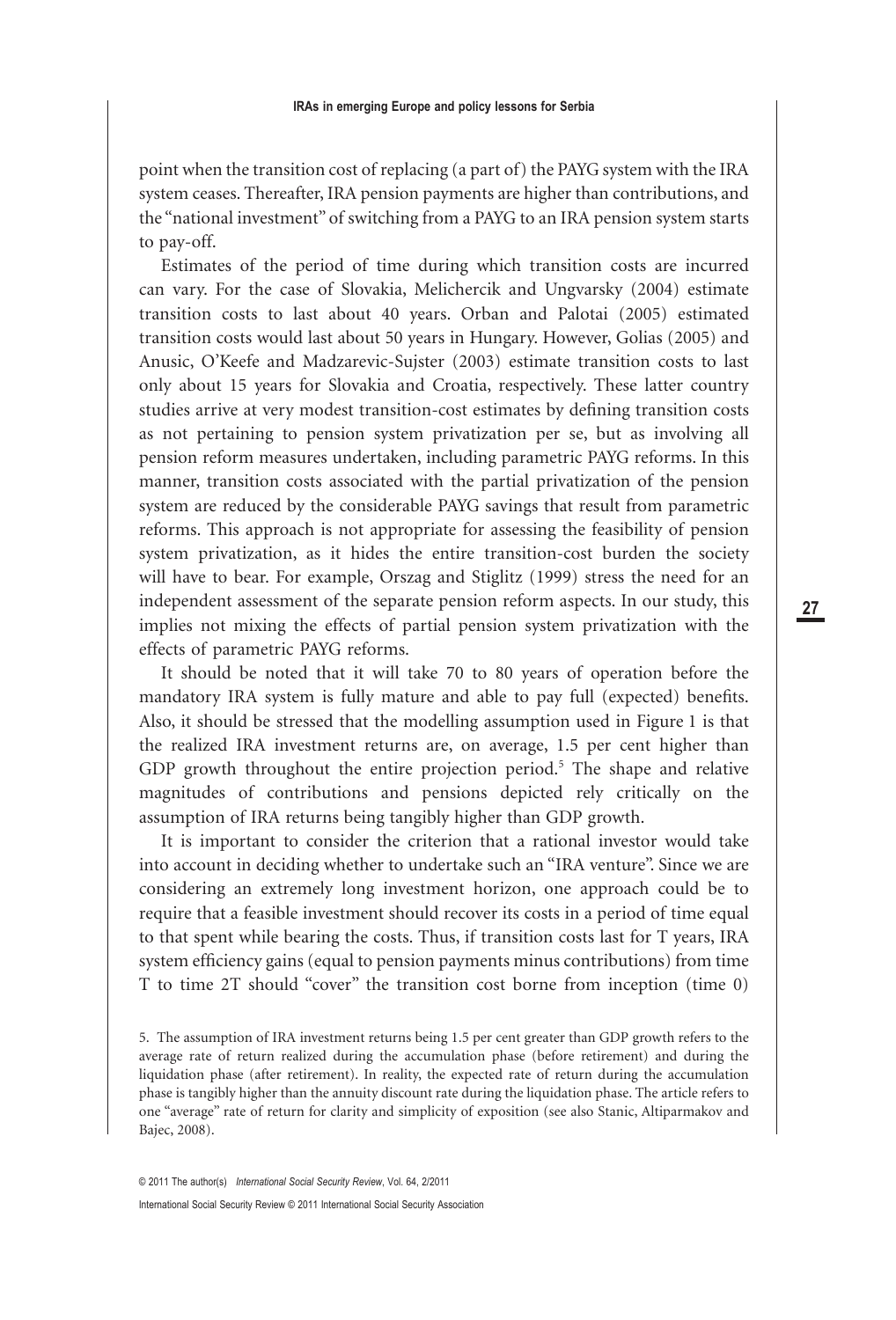to time T. As always in finance, we need to take into account the "time value of money" and work with discounted cash flows. An appropriate discount rate for this calculation is the GDP growth rate, since it captures the returns that society could have realized if it had opted for an alternative use of transition-cost resources.

Actuarial projections imply that an IRA rate of return on capital of 1.8 per cent above the GDP growth rate is the break-even point that satisfies the stated feasibility criterion for Serbia, assuming actuarially-fair valuation and the absence of administration fees. In this case, transition costs last for 40 years and the IRA system efficiency gains in the next 40 years exactly match costs borne (in net present value terms). Sensitivity analysis shows that this result is very robust and it holds for a wide range of plausible GDP growth assumptions.<sup>6</sup>

As mentioned, the "equity premium puzzle" (Mehra and Prescott, 1985) indicates significantly-higher market returns on capital compared to GDP or wage growth. This raises two questions. Is it possible to implement an IRA system to take advantage of these empirical observations? Can we expect financial conditions observed in the latter half of the twentieth century to persist throughout the twentyfirst century in order that the partial switch from a PAYG system to a system of IRAs would be deemed a feasible venture? It is to answering these that we now turn.

## **Empirical evidence from emerging Europe**

Emerging European countries have been operating public PAYG pensions systems for many decades, providing ostensibly universal coverage to all employees. In the early to mid 1990s, many emerging European countries followed the practice of several developed economies and introduced tax-preferred, voluntary private pension funds. Between 1998 and 2006, a number of emerging European countries implemented the World Bank three-pillar pension reform approach. The most prominent (and most controversial) aspect of this approach is the introduction of a mandatory privately-managed FF pension component in the form of IRAs. These emerging European countries chose to devote one-quarter to one-third of mandatory public pension contributions to privately managed DC pension funds (see Table 1). The objective was to try to diversify pension system exposure to different types of risks (demographic, market, political) by replacing a unitary PAYG system with a combination of a public PAYG and a privately-managed mandatory IRA component (World Bank, 1994; Fultz, 2002; Müller, 2003).

A number of countries have phased in IRA systems gradually, increasing the contribution rate for several years after inception (see Table 1). This was most

<sup>6.</sup> The break-even rate of return defined in this manner is sensitive to the prescribed cutoff age at inception. In particular, the break-even rate decreases for lower cutoff ages.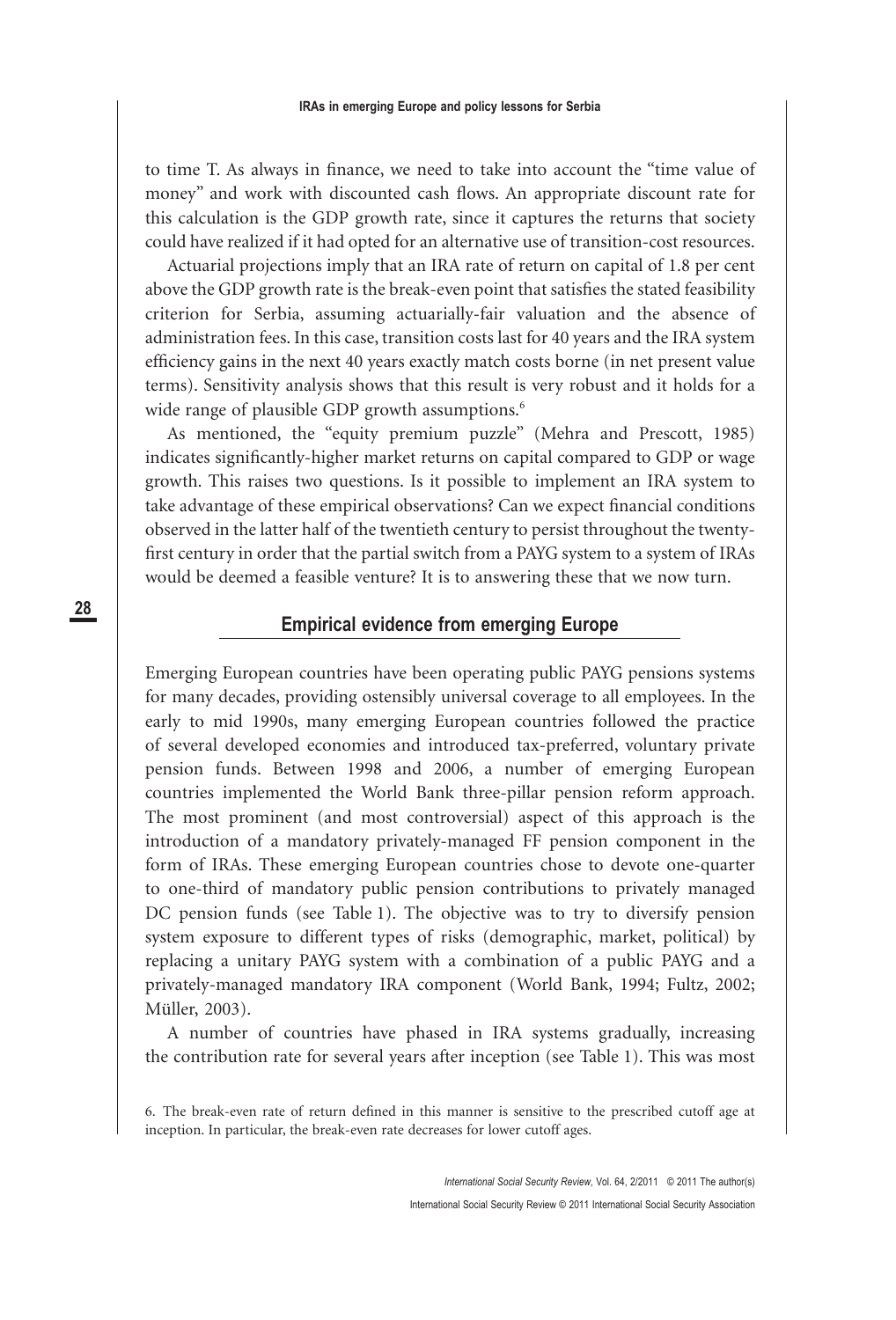| Country              | Date of implementation | Percentage of gross salary to mandatory<br>FF pillar |            |  |  |  |
|----------------------|------------------------|------------------------------------------------------|------------|--|--|--|
|                      |                        | At inception                                         | As of 2008 |  |  |  |
| Hungary              | Jan. 1998              | 6.0                                                  | 8.0        |  |  |  |
| Poland               | Jan. 1999              | 7.3                                                  | 7.3        |  |  |  |
| Latvia               | <b>July 2001</b>       | 2.0                                                  | 8.0        |  |  |  |
| <b>Bulgaria</b>      | Apr. 2002              | 2.0                                                  | 5.0        |  |  |  |
| Croatia              | May 2002               | 5.0                                                  | 5.0        |  |  |  |
| Estonia              | <b>July 2002</b>       | 6.0                                                  | 6.0        |  |  |  |
| Lithuania            | Jan. 2004              | 2.5                                                  | 5.5        |  |  |  |
| Slovakia             | Apr. 2005              | 9.0                                                  | 9.0        |  |  |  |
| <b>FYR Macedonia</b> | Feb. 2006              | 7.4                                                  | 7.4        |  |  |  |

**Table 1.** *Mandatory individual retirement saving accounts in emerging Europe*

*Notes:* IRAs are formally "not mandatory" in Lithuania, but participation in the private IRA system entails a corresponding reduction of public PAYG resources. In 2008, Romania also introduced an IRA at the initial contribution rate of 2 per cent that will gradually increase to 6 per cent by 2014. *Source:* National supervisory authorities. **29**

probably done in order to lessen political opposition to the IRA system, as a phased introduction may draw attention away from the challenging issue of financing several decades of associated transition costs, which these countries will have to bear.

## *IRA returns*

Emerging European countries designed their IRA systems to include daily record keeping, and management companies are required to keep track of accumulated assets in the form of "unit values". By tracking unit values over time, it is possible to keep track of the pension funds' performance. In particular, it is possible to measure gross returns net of annual assets-under-management fees (but gross of contributions and any exit fees). Statistics on the movement of unit values over time have been collected from official supervisory authorities. Summary results are presented in Table  $2<sub>1</sub>$ <sup>7</sup> while detailed annual data is presented in the Annex.

Data in Table 2 reveals the most surprising (and most troubling) discovery with the exception of Poland, the IRAs in all emerging European countries realized returns below GDP growth. Real returns in many countries are significantly below

7. Table 2 presents a World Bank (2009) estimate of IRA returns in Hungary.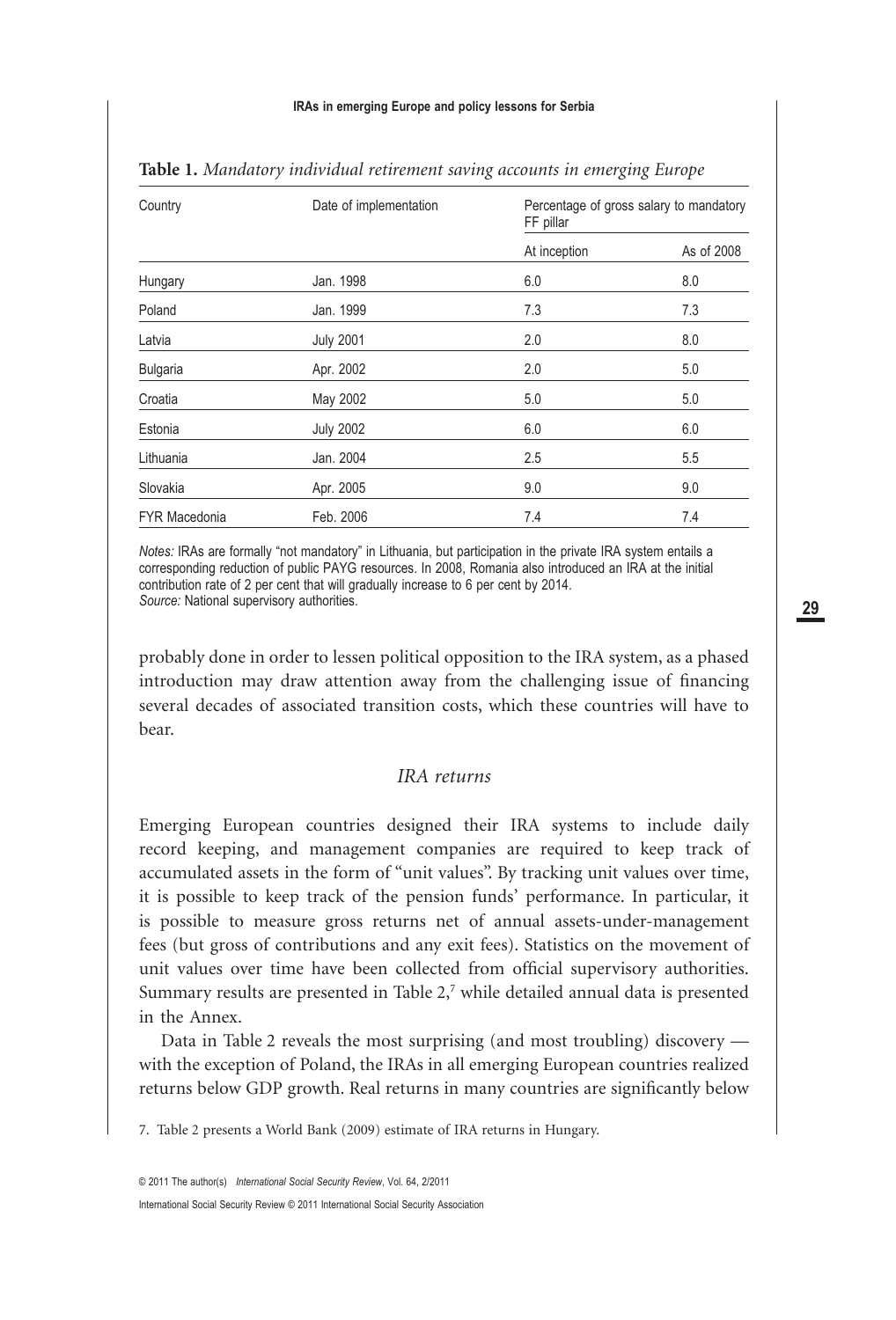| Country              | Since inception until the end of 2007 |                |              |  |  |  |  |  |
|----------------------|---------------------------------------|----------------|--------------|--|--|--|--|--|
|                      | IRA system returns (%)                | GDP growth (%) | diff. $(\%)$ |  |  |  |  |  |
| Hungary              | 2.6                                   | 4.0            | $-1.4$       |  |  |  |  |  |
| Poland               | 8.2                                   | 4.1            | $+3.9$       |  |  |  |  |  |
| Latvia               | $-2.4$                                | 9.1            | $-10.5$      |  |  |  |  |  |
| <b>Bulgaria</b>      | 4.3                                   | 5.9            | $-1.5$       |  |  |  |  |  |
| Croatia              | 4.5                                   | 4.8            | $-0.3$       |  |  |  |  |  |
| Estonia              | 3.4                                   | 8.2            | $-4.5$       |  |  |  |  |  |
| Lithuania            | 2.3                                   | 8.3            | $-5.5$       |  |  |  |  |  |
| Slovakia             | 1.1                                   | 8.7            | $-7.0$       |  |  |  |  |  |
| <b>FYR Macedonia</b> | 2.7                                   | 4.9            | $-2.1$       |  |  |  |  |  |

**Table 2.** *Performance of mandatory IRA systems in emerging Europe, in %*

The difference between IRA system returns and GDP growth is calculated using the formula  $(1 + a)/(a + b) - 1$ . Where  $a = GDP$  growth; b = interest rate. Average growth rates over multi-year periods (based on annual growth rates), are based on geometric averaging.

*Notes:* GDP data is the yearly average, while IRA data is year-end. Average values were obtained by using geometric averaging. Inception year data has been proportionally weighted in cases where inception occurred in the middle of the year.

*Source:* GDP growth and inflation data have been compiled from the IMF World Economic Outlook database (http://www.imf.org/external/ns/cs. aspx?id=28), April 2010 edition. Nominal returns have been corrected for inflation by using year-end inflation data.

GDP growth, while Latvia even posted negative real returns. For countries that introduced mandatory IRAs rather recently, such as the Former Yugoslav Republic of Macedonia (implemented in 2006) and Slovakia (implemented in 2005), these observations are based on a couple of years of data. However, for most countries that introduced IRAs earlier, these observations are based on close to a decade of data.

It is very important to explain these findings comparing mandatory IRA returns to GDP growth. The implicit rate of return of a PAYG system equals the growth rate of covered wages in the economy or, alternatively put, GDP growth as wages and GDP move together in the long run.<sup>8</sup> If the mandatory IRA system

8. The calculations in this article rely on GDP dynamics instead of covered wages for two reasons. The first one is the simplicity of exposition, since most economic research implies that covered wages present a fixed portion of GDP in the long-run. The second reason is practical: relevant comparative statistics on GDP growth are much more readily available than comparable statistics on covered wages.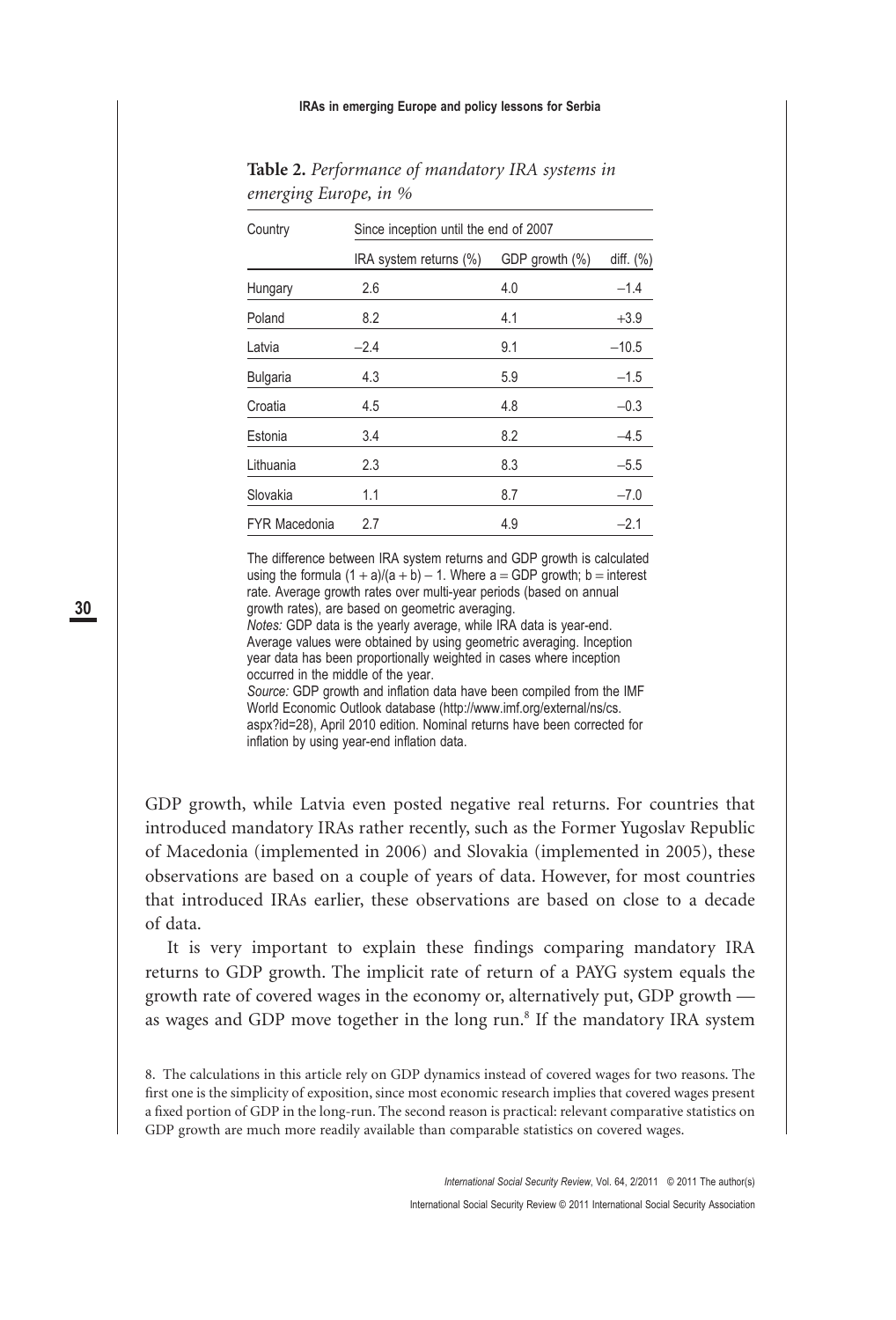

**Figure 2.** *Empirical IRA performance, assumed returns* = *GDP growth* - *0.5%*

*Source:* Author's calculations.

returns fall short of GDP growth, elementary financial theory suggests that a pension system based on PAYG financing is superior to a FF pension system (Samuelson, 1958; Aaron, 1966).

Thus, early empirical evidence from emerging Europe suggests that the introduction of a mandatory IRA system is proving to be an unfeasible national investment venture. Realized IRA returns are nowhere near the theoretical feasibility criterion derived for Serbia as presented earlier in this article. Even worse, realized returns by mandatory IRA systems in emerging Europe are proving to be inferior in practice to the existing PAYG systems they were designed to improve and partially replace. Figure 2 models the hypothetical introduction of a mandatory IRA system in Serbia, with assumed IRA returns 0.5 per cent below the GDP growth rate.

#### *IRA investment portfolios*

Poland would appear to be the major exception to the disappointing performance of mandatory IRA systems in emerging Europe. In order to explain Poland's apparent success, we need to look at the composition of the assets held by DC pension funds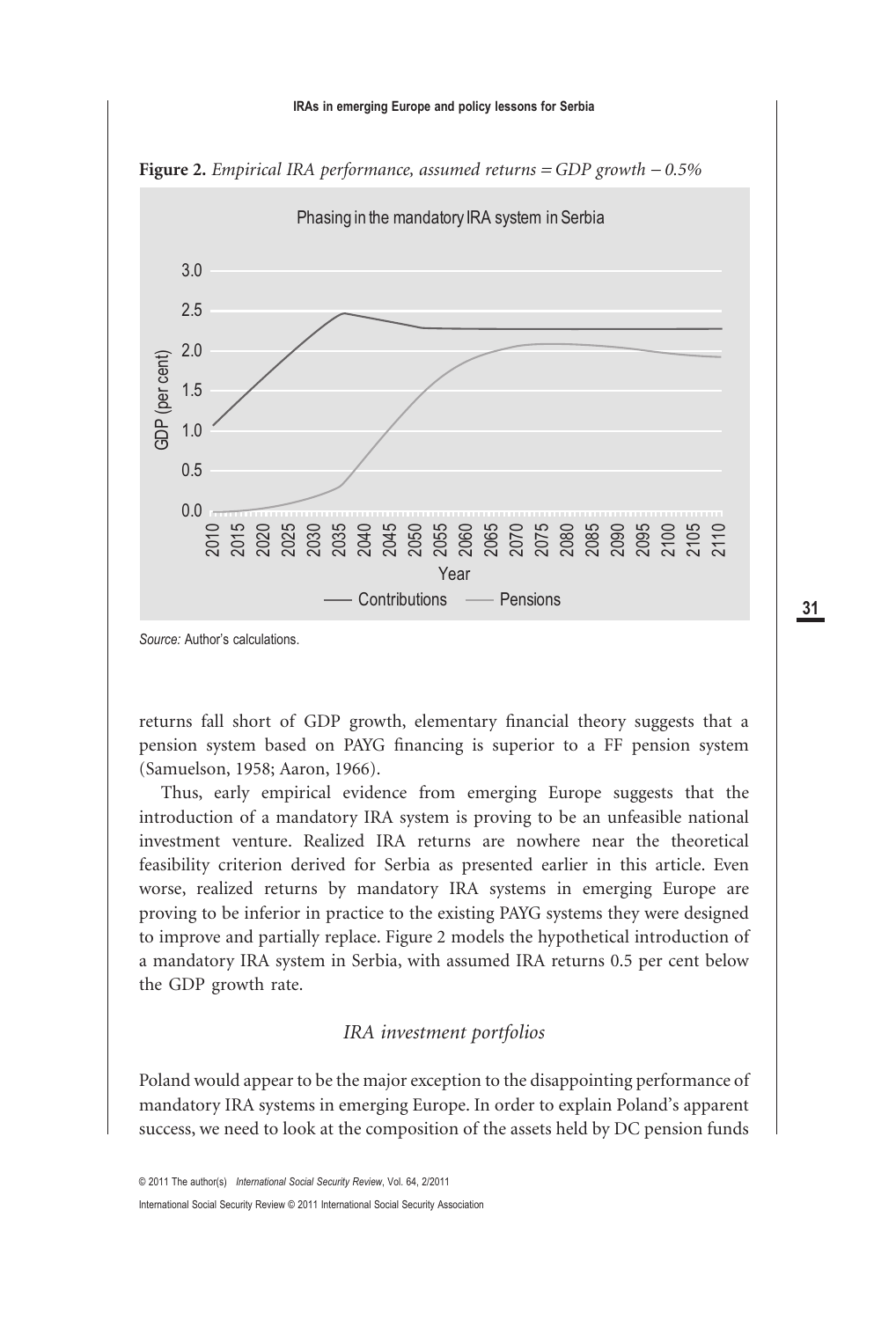| Country         | IRA assets, |                | Composition of asset portfolio |                         |         |  |  |  |  |  |
|-----------------|-------------|----------------|--------------------------------|-------------------------|---------|--|--|--|--|--|
|                 | %GDP        | Gov't<br>bonds | Equity                         | <b>Bank</b><br>deposits | Other   |  |  |  |  |  |
| Hungary         | 7.8%        | 58.5%          | 32.8%                          | $0.9\%$                 | 7.9%    |  |  |  |  |  |
| Poland          | 11.9%       | 59.9%          | 34.9%                          | 2.9%                    | 2.3%    |  |  |  |  |  |
| Latvia          | 1.6%        | 33.4%          | 24.3%                          | 42.1%                   | 0.2%    |  |  |  |  |  |
| <b>Bulgaria</b> | 2.1%        | 18.5%          | 28.3%                          | 16.2%                   | 37.0%   |  |  |  |  |  |
| Croatia         | 6.7%        | 63.6%          | 26.7%                          | 2.2%                    | 7.4%    |  |  |  |  |  |
| Estonia         | 4.5%        | 31.0%          | 40.0%                          | 8.0%                    | 21.0%   |  |  |  |  |  |
| Lithuania       | 1.7%        | 29.6%          | 39.3%                          | 17.5%                   | 13.6%   |  |  |  |  |  |
| Slovakia        | 2.8%        | 49.6%          | 15.1%                          | 30.5%                   | 4.8%    |  |  |  |  |  |
| Macedonia (FYR) | 0.9%        | 59.9%          | 21.6%                          | 18.5%                   | $0.0\%$ |  |  |  |  |  |

**Table 3.** *IRA asset portfolios, end-2007 data*

\* *Other assets* include corporate and municipal bonds, and also "investments abroad" for countries where these investments are treated separately (Bulgaria and Croatia).

managing the IRAs. Table 3 presents relevant information from the authorities responsible for the supervision of private pension funds.<sup>9</sup>

Government bonds dominate the portfolios of mandatory private pension funds, amounting to about 60 per cent of total investment assets in many emerging European countries. In Croatia, for instance, the law requires that at least 50 per cent of assets be invested in government issued (or guaranteed) securities. The same requirement was in force in Bulgaria until 2006. Baltic countries represent a notable exception when it comes to investment in government bonds.<sup>10</sup>

Government securities have dominated pension funds' portfolios in Poland since the inception of the mandatory IRA system in 1999. They accounted for 59.9 per cent of assets at the end of 2007. Fixed-interest government bonds represented the major asset category — accounting for 51 per cent of the total assets of pension funds. Thus, it may be assumed that the high observed returns of the Polish mandatory IRA system are due to the very attractive interest rates offered by government securities. We can conclude, therefore, that contributors in the Polish IRA system have little to be excited about, seeing as higher returns in their individual retirement accounts are being financed with their tax-money.

9. Pension funds in Estonia and Lithuania have been making significant indirect investments via investment funds. Data on investments in basic instruments in Table 3 represents the author's estimates based on official investment data for these two countries.

10. Baltic countries have the most liberal provisions regarding investments abroad. For example, at the end of 2007, 41 per cent of IRA assets in Latvia were invested abroad, compared to 18.5 per cent in Bulgaria or 4.3 per cent in Croatia.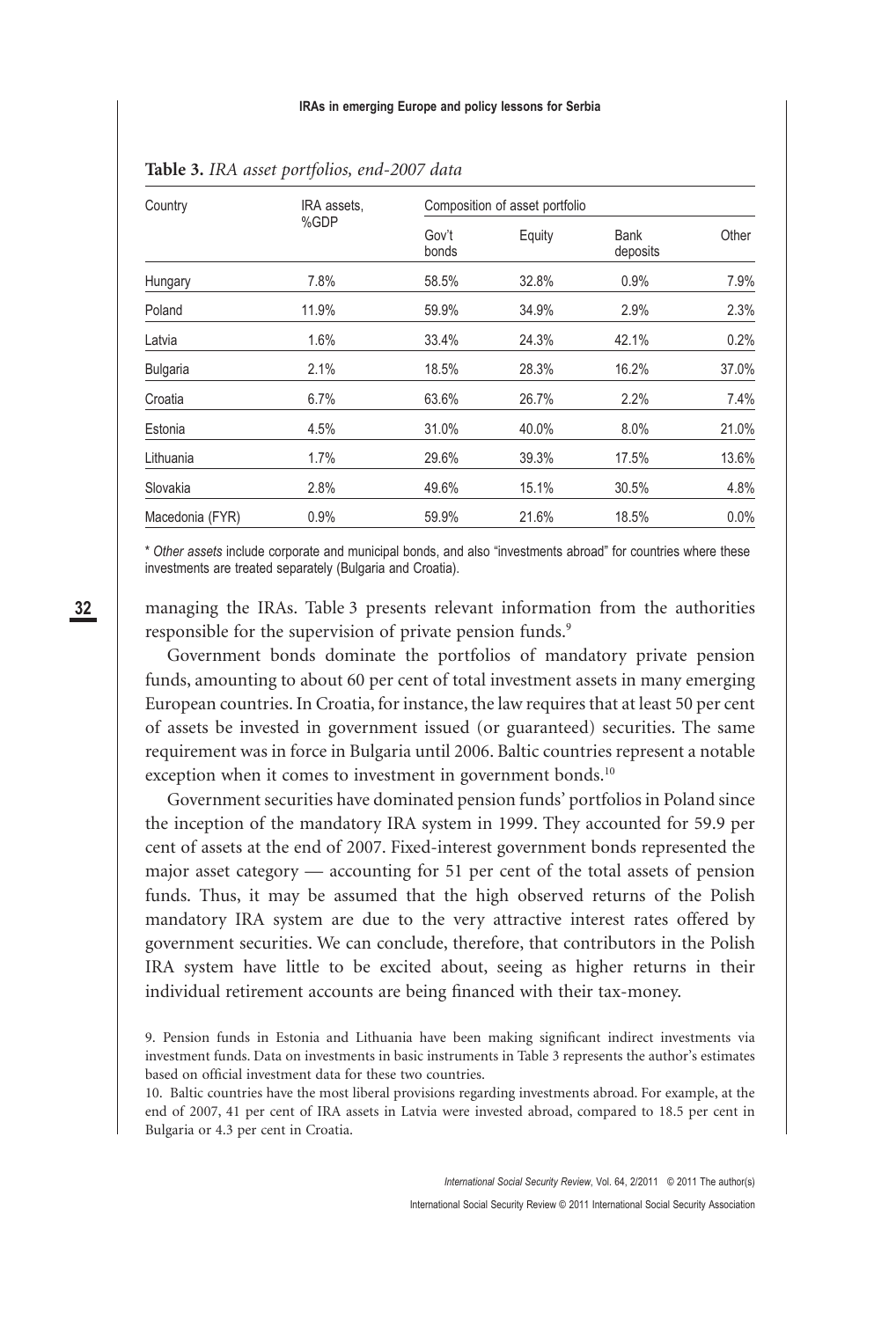Mandatory IRA systems have been introduced in order to diversify retirement risks normally associated with public PAYG pension systems — i.e. market risks associated with returns on labour versus returns on capital and political risks with respect to the public pension system's dependence on government finances. One can legitimately question, however, whether investing in government bonds represents a genuine investment with respect to both capitalizing the pension system and diversifying retirement risks. In the context of "mandatory" IRA systems in emerging Europe, investing in government bonds represents a very expensive form of PAYG financing — current employees pay taxes to the government from which the government finances not only interest payments to the IRA system but hefty fees to pension management companies.

Furthermore, heavy reliance on government bonds creates opportunities for non-market political influences to be exercised over the mandatory IRA system. Issuance of fixed-rate government bonds could be highly susceptible to political influences. Indeed, this exact scenario occurred at the inception of IRA system in Croatia in 2002. In a manner that was clearly politically motivated to justify the introduction of the IRA system, the government sold (already highly attractive) euro-denominated fixed-interest long-term bonds at a tangible discount. This resulted in an extraordinary high level of IRA returns in the inception year. If the inception-year returns are excluded, the yield in Croatia for the 2002-2007 period decreases significantly — from 4.5 per cent to only 3.1 per cent.

Of note, when confronted with the disappointing performance of the IRA system, the Croatian government tried to initiate a reassessment of the system in 2009. But, this initiative was stopped as a result of an orchestrated media campaign led by pension management companies. A similar turn of events occurred in Slovakia in 2007, when the government tried to initiate a reassessment of their mandatory IRA system. In response to pressure from pension management companies, Slovakia's government cancelled its initial plan to significantly downsize the mandatory IRA system, and instead had to confine its actions to making it possible for IRA affiliates to voluntarily exit the IRA system.

It would appear that the introduction of mandatory IRA systems in emerging Europe has been unsuccessful as a means to try to limit the influence of politics on the operation of national pension systems. On the contrary, they may have made the situation worse by introducing new political actors into the pension system arena pension management companies. The next section will further explore the policy risks, and other types of risk, facing mixed PAYG-IRA systems.

## **Financial crisis and risk factors**

The empirical observations presented above cover the period up to the end of 2007, and are unaffected by the 2008 global financial crisis. As shown in Table 4, the global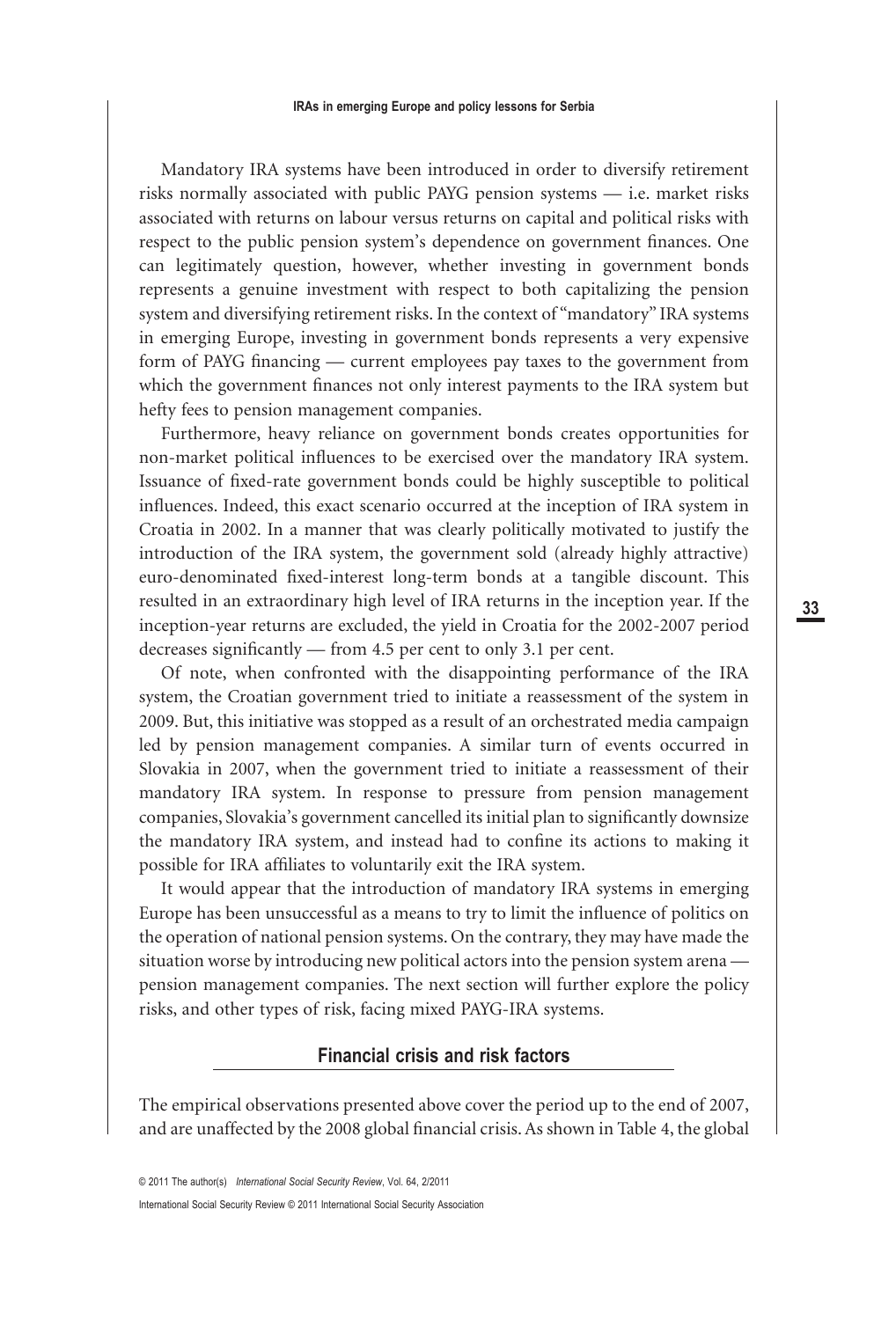| Country         | <b>IRA</b> real returns |      |         |        | GDP growth |         |  |  |  |
|-----------------|-------------------------|------|---------|--------|------------|---------|--|--|--|
|                 | 2008                    | 2009 | AVG     | 2008   | 2009       | AVG     |  |  |  |
| Hungary         | $-22.7$                 | 17.2 | $-4.8$  | 0.6    | $-6.3$     | $-2.9$  |  |  |  |
| Poland          | $-16.9$                 | 9.9  | $-4.4$  | 5.0    | 1.7        | 3.3     |  |  |  |
| Latvia          | $-19.8$                 | 13.9 | $-4.4$  | $-4.6$ | $-18.0$    | $-11.5$ |  |  |  |
| <b>Bulgaria</b> | $-25.5$                 | 6.2  | $-11.1$ | 6.0    | $-5.0$     | 0.3     |  |  |  |
| Croatia         | $-14.9$                 | 6.7  | $-4.7$  | 2.4    | $-5.8$     | $-1.8$  |  |  |  |
| Estonia         | $-29.2$                 | 14.6 | 9.9     | $-3.6$ | $-14.1$    | $-9.0$  |  |  |  |
| Lithuania       | $-26.0$                 | 16.2 | $-7.3$  | 2.8    | $-15.0$    | $-6.5$  |  |  |  |
| Slovakia        | $-9.8$                  | 0.6  | $-4.7$  | 6.2    | $-4.7$     | 0.6     |  |  |  |
| Macedonia       | $-13.4$                 | 13.7 | $-0.8$  | 4.8    | $-0.7$     | 2.0     |  |  |  |

**Table 4.** *The melt down of emerging Europe IRA assets during the financial crisis, in %*

*Notes:* AVG represents geometric average for 2008-2009. *Source:* National supervisory authorities.

financial crisis in 2008 profoundly and adversely affected the IRA systems in emerging Europe. Asset values rebounded somewhat in 2009, but not enough to recover huge losses from 2008. During the global financial crisis, IRA assets not only experienced higher decline on average than GDP, but experienced more volatile movement than GDP.

The financial crisis brings us to another major aspect of pension reforms in emerging Europe — the inherent financial risks associated with IRA systems, DC pension funds and returns on capital. Financial economics explains that higher returns on capital, and equities in particular, are attributable to inherent investment risks. Equity returns are volatile and uncertain by their nature, so rational investors require a risk premium in order to invest in equities. A prominent feature of DC pension funds is that the investment risk is passed completely to contributors. Thus, even if DC private pension funds were capable of tangibly outperforming the GDP growth rate on average, this would not a priori imply their supremacy over defined benefit public PAYG systems, owing to the fact that DC pension funds expose contributors to significant investment risks.

How might the financial crisis influence the behaviour of workers who are saving for retirement through DC pension funds? In certain developed economies of North America and Western Europe, a significant proportion of workers are saving for retirement via semi-mandatory and voluntary tax-preferred DC pension funds. Nonetheless, except for granting tax privileges, governments in developed economies are not liable for the outcomes of such long-term saving instruments.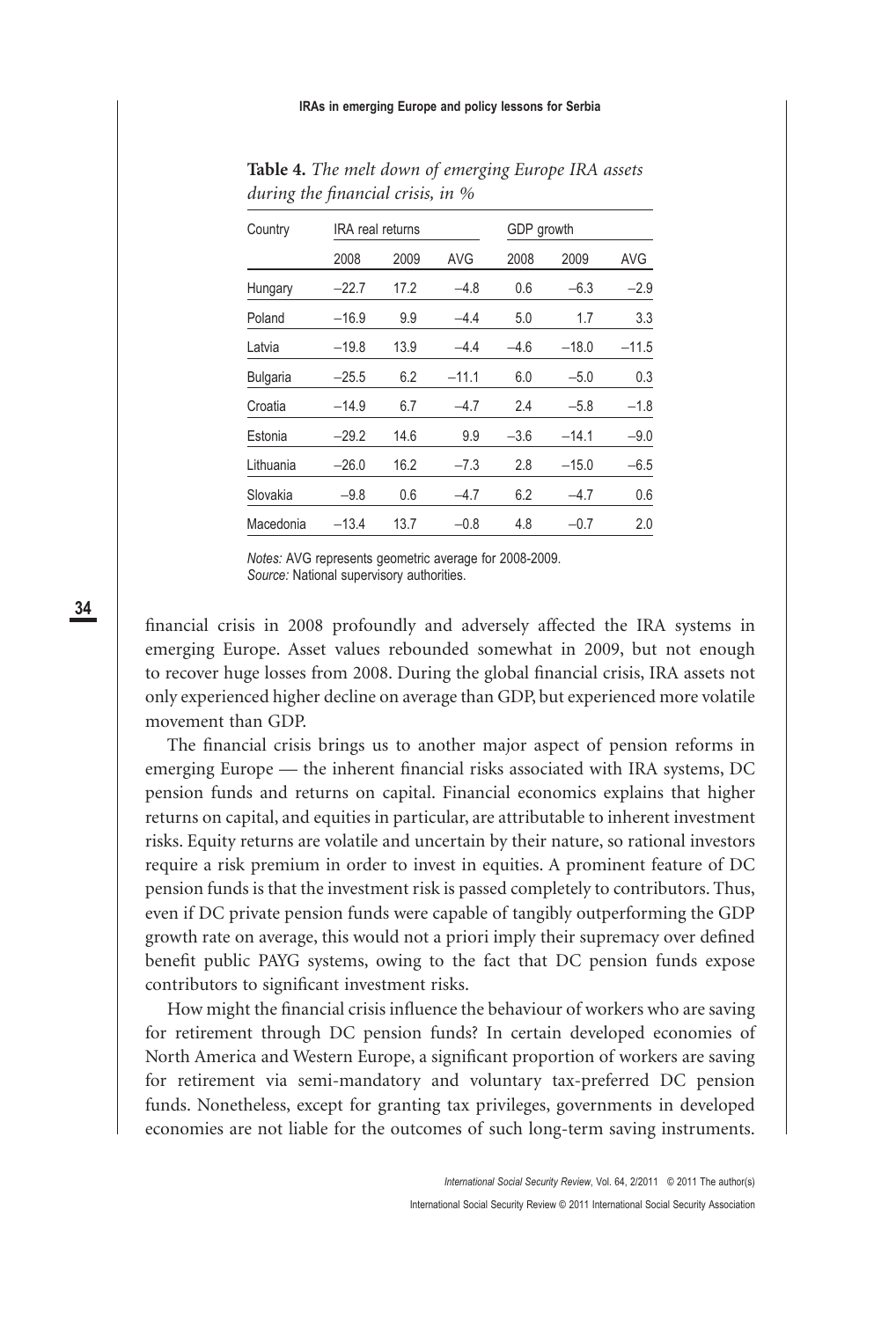#### **IRAs in emerging Europe and policy lessons for Serbia**

Workers freely decide about how much additional retirement savings they wish to make, and in what form. Furthermore, pension systems in these countries are structured in such a way that it is predominantly individuals with higher-thanaverage earnings who rely on voluntary IRA systems for retirement income. Thus, the risk and responsibility rests solely on individual citizens.

The prominent feature of pension reforms in emerging Europe is the "mandatory" nature of IRA systems. By legally requiring workers to contribute to private DC pension funds, instead of a public PAYG system, governments have made implicit guarantees for "positive" outcomes of switching from a PAYG to an IRA system.11,12 This means that profoundly adverse events such as the financial crisis might prompt some sort of government reaction. This is especially the case since universal coverage within a mandatory IRA includes low-earning workers whose future income security might be impacted more severely by lower than expected returns from the IRA system. Whatever form government responses might take, these will effectively require devoting more national resources to the mandatory IRA system — making it even less feasible as a venture.

The model of financial analysis on expected cash flows presented earlier in this article completely ignores the issues of financial risk, uncertainty and volatility. The model implicitly assumed a role for a "risk-neutral" investor who cares only about expected outcomes and is indifferent to risk. In reality, however, investors are risk-averse and demand risk premiums for undertaking risky endeavours. Moreover, investors are exceptionally risk-averse when it comes to their retirement savings, not least because the 2008 global financial crisis represents just the latest in a series of burst equity bubbles that have occurred throughout the last century: 1929, 1973/74, 1989 and 2000.

Besides the inherent volatility risks associated with moving from a PAYG to an IRA system, there is another very important financial risk to take into account. This is the risk of a changing economic environment leading to a reversal of the financial conditions that existed in the latter half of the twentieth century when equity returns recorded extraordinarily high growth. That is, financial conditions in the mid-1990s were such that expected returns on capital were about 3 per cent higher than wage growth. In comparison, during the 1960s, expected returns on capital were in line with wage growth (Brown, 2007). It is very risky to assume that the economic and financial conditions that characterized the end of the twentieth century will endure throughout the twenty-first century. But it is on the basis of such an assumption that a switch from a PAYG to a mandatory IRA

© 2011 The author(s) *International Social Security Review*, Vol. 64, 2/2011 International Social Security Review © 2011 International Social Security Association

<sup>11.</sup> In fact, government officials in many emerging European countries have been making explicit claims that moving from a PAYG to an IRA system will benefit citizens and future retirees.

<sup>12.</sup> Latvia explicitly allows contributors to the mixed PAYG-IRA system to switch back to the original PAYG scheme at the time of retirement, should this option turn out to be more advantageous (Müller, 2006).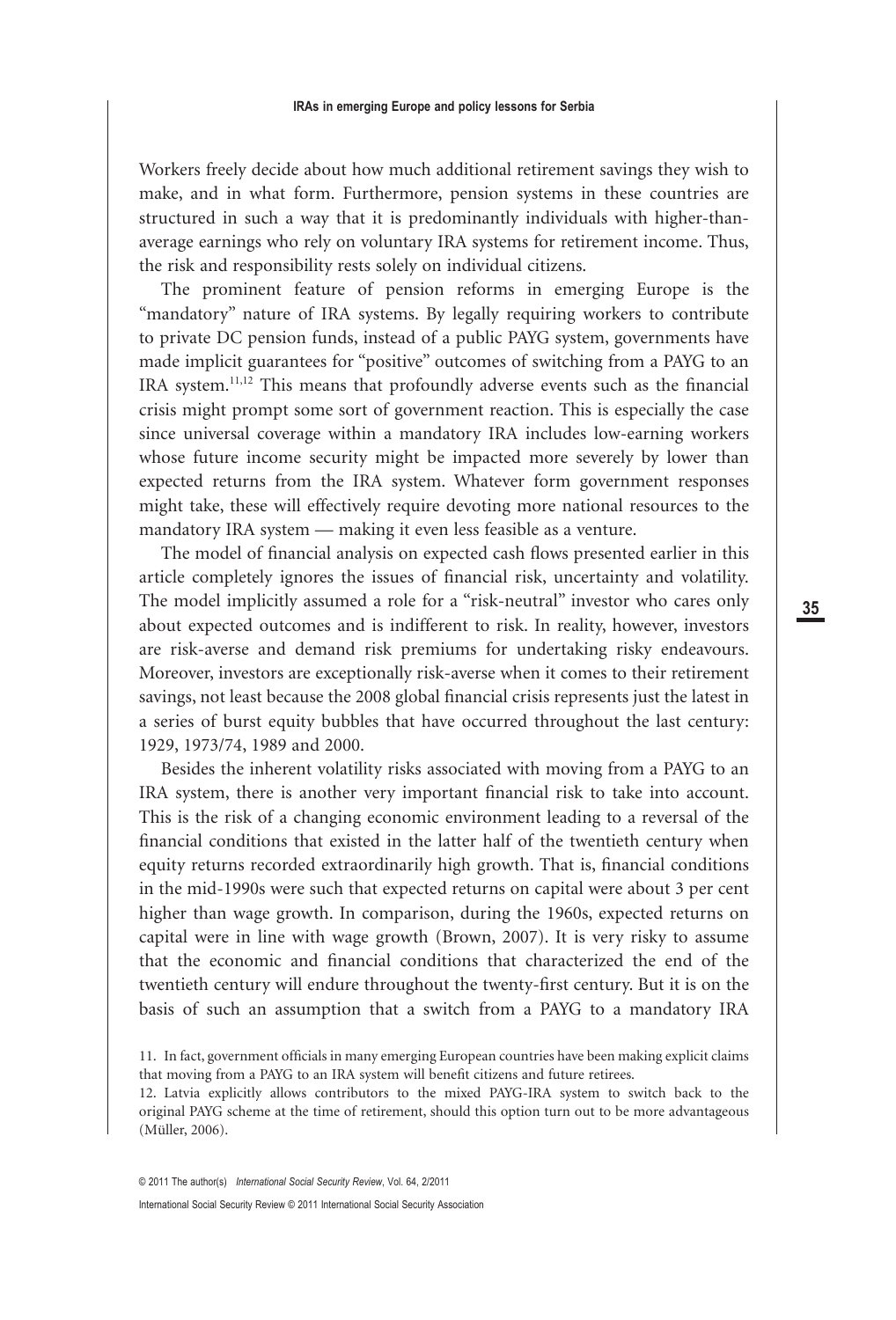system is often justified. That the phenomenon of high equity returns has been accorded the epithet of the equity premium "puzzle" indicates that economic theory is unable to explain clearly why high equity returns have been observed in many developed economies, especially in the United States. Economic theory is also unable to say whether the equity premium trend will be sustainable into the foreseeable future, or whether it might be expected to shrink in the coming decades (Siegel, 1999). Furthermore, there is abundant statistical evidence to suggest that demographic trends influence asset returns, so that demographic ageing could be expected to reduce the high rates of return that have been experienced during recent decades (Brooks, 2000; Abel, 2003; Davis and Li, 2003). Finally, a basic economic supply-demand principle suggests that implementing a nationwide IRA system would change the supply-demand conditions in equity markets and consequently could, in and of itself, cause a reversal of the high equity-returns trend.

Mention should also be given to the numerous operational risks associated with partial pension system privatization in practice. Capital markets have been functioning in developed economies for several centuries. In contrast, emerging European countries have only recently started transitioning from centrallyplanned to market-oriented economies. Capital markets in these countries are underdeveloped and not comparable with those in developed economies. Equity markets in most emerging European countries feature only a few truly liquid stocks, bond markets are underdeveloped and corporate governance is often deficient. Most countries that have introduced a mandatory IRA system have only nascent annuity markets, making it difficult for contributors to hedge efficiently longevity risk at retirement.

It is uncertain when, or if, capital markets in emerging European countries will reach the level of development observed in developed economies. Furthermore, even among developed economies, huge differences exist when it comes to their reliance on capital markets — most notably the high reliance seen in the United States versus a relatively low reliance found in continental Europe. It should be mentioned that experts question the feasibility of establishing strong capital markets in developing economies. Taking into consideration information asymmetries and market imperfections, they argue that reliance on bank lending and indirect financing might be a more feasible approach for less-developed economies than (forced) reliance on capital markets (Stiglitz, 1989).

# *IRA system fees*

Another operational risk regarding partial pension system privatization is the organizational structure of the mandatory private pension fund industry. Namely, evidence from most countries of high fees charged by pension management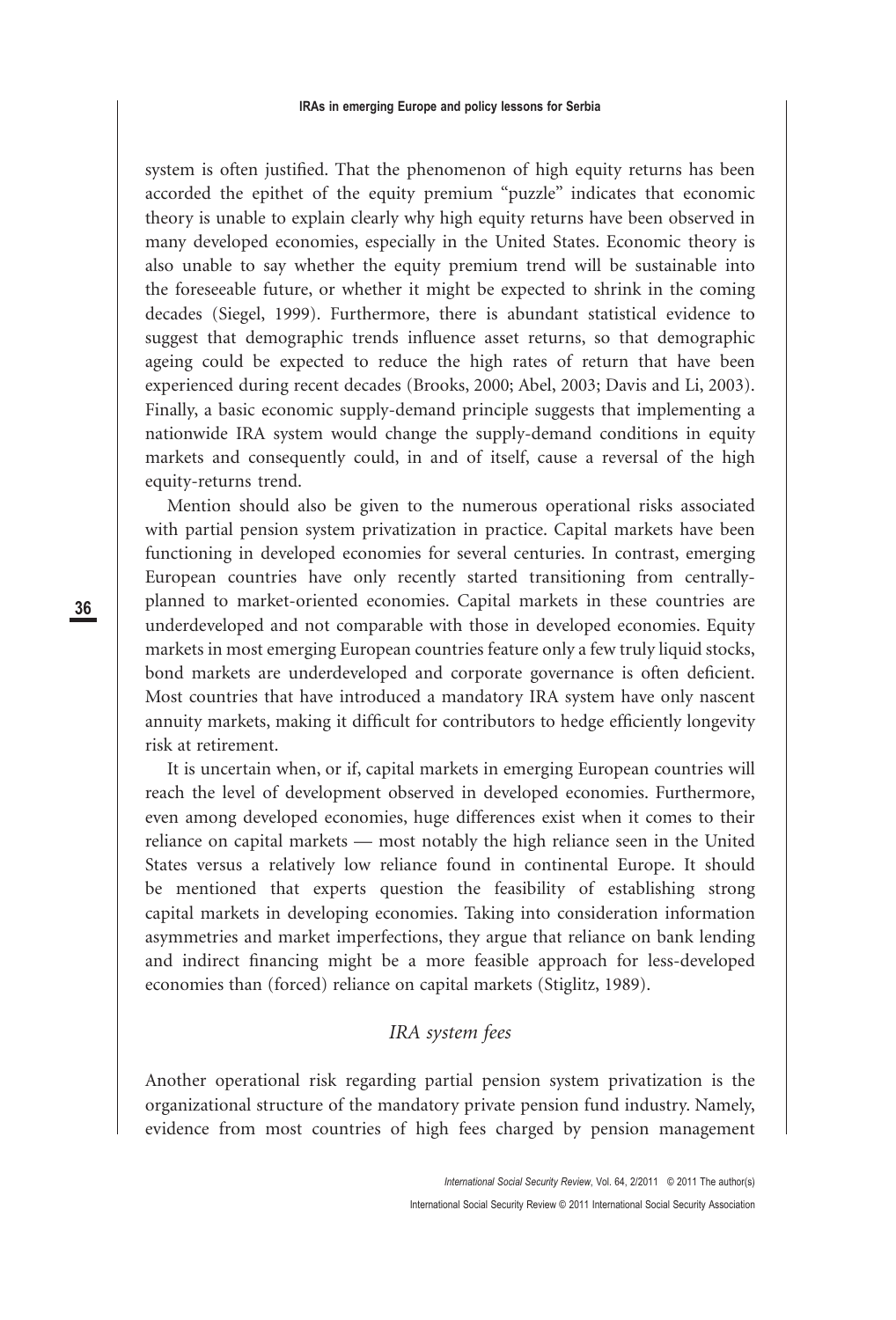| Country         | Contribution fee (%) | Annual asset fee (%) | Charge ratio (%) |  |  |
|-----------------|----------------------|----------------------|------------------|--|--|
| Hungary         | 5.5                  | 0.8                  | 20.4             |  |  |
| Poland          | 7.0                  | 0.54                 | 17.2             |  |  |
| Latvia          | No limit             | No limit             |                  |  |  |
| Bulgaria        | 5.0                  | 1.0                  | 23.2             |  |  |
| Croatia         | 0.8                  | 1.2                  | 23.0             |  |  |
| Estonia         | 3.0                  | 2.0                  | 35.6             |  |  |
| Lithuania       | 5.5                  | 1.0                  | 23.6             |  |  |
| Slovakia        | 1.0                  | 0.7                  | 14.8             |  |  |
| Macedonia (FYR) | 6.9                  | 0.6                  | 18.2             |  |  |
| Average         | 4.3                  | 1.0                  | 22.0             |  |  |

**Table 5.** *Contribution and asset fee limits, 2007-2008 data*

The charge ratio presents a single fee charged to the total accumulated savings balance at retirement that is financially equivalent to all other fees separately charged during the retirement saving process (Whitehouse, 2001). The charge ratio has been calculated by assuming 4 per cent annual nominal wage growth, 6 per cent annual nominal returns on capital and 40 years of regular contributions.

*Notes:* Tapia and Yermo (2008) estimate the average asset fee of 1.49 per cent for Latvia in 2006, which implies a charge ratio of 26.8 per cent.

*Sources:* National supervisory authorities; Social Protection Committee (2008).

companies suggests the inefficient organization of the retirement saving system and/or the oligopolistic behaviour of pension management companies. The organization of the mandatory IRA industry differs across emerging Europe. For example, Latvia, Estonia, Lithuania and Slovakia require pension management companies to offer multiple investment portfolios (conservative, balanced, growth) in order that that contributors may choose explicitly the level of investment risk exposure. Conversely, pension management companies in Poland, Bulgaria, Croatia, and the Former Yugoslav Republic of Macedonia offer single investment portfolios. The number of active pension management companies also varies from two in the Former Yugoslav Republic of Macedonia to four in Croatia, six in Estonia and Slovakia, seven in Lithuania, eight in Bulgaria, nine in Latvia, and 15 in Poland. Despite significantly different industry arrangements, an unfavourable fee structure persists throughout emerging Europe. Table 5 presents legallyprescribed limits on contribution and asset management fees. In most circumstances, management companies charge the maximum, or close to the maximum, fees allowed by law.

It should be noted that Table 5 presents data on the two most common types of fees charged only. Regulations in some emerging European countries allow additional fees to be charged by management companies. For example, Estonia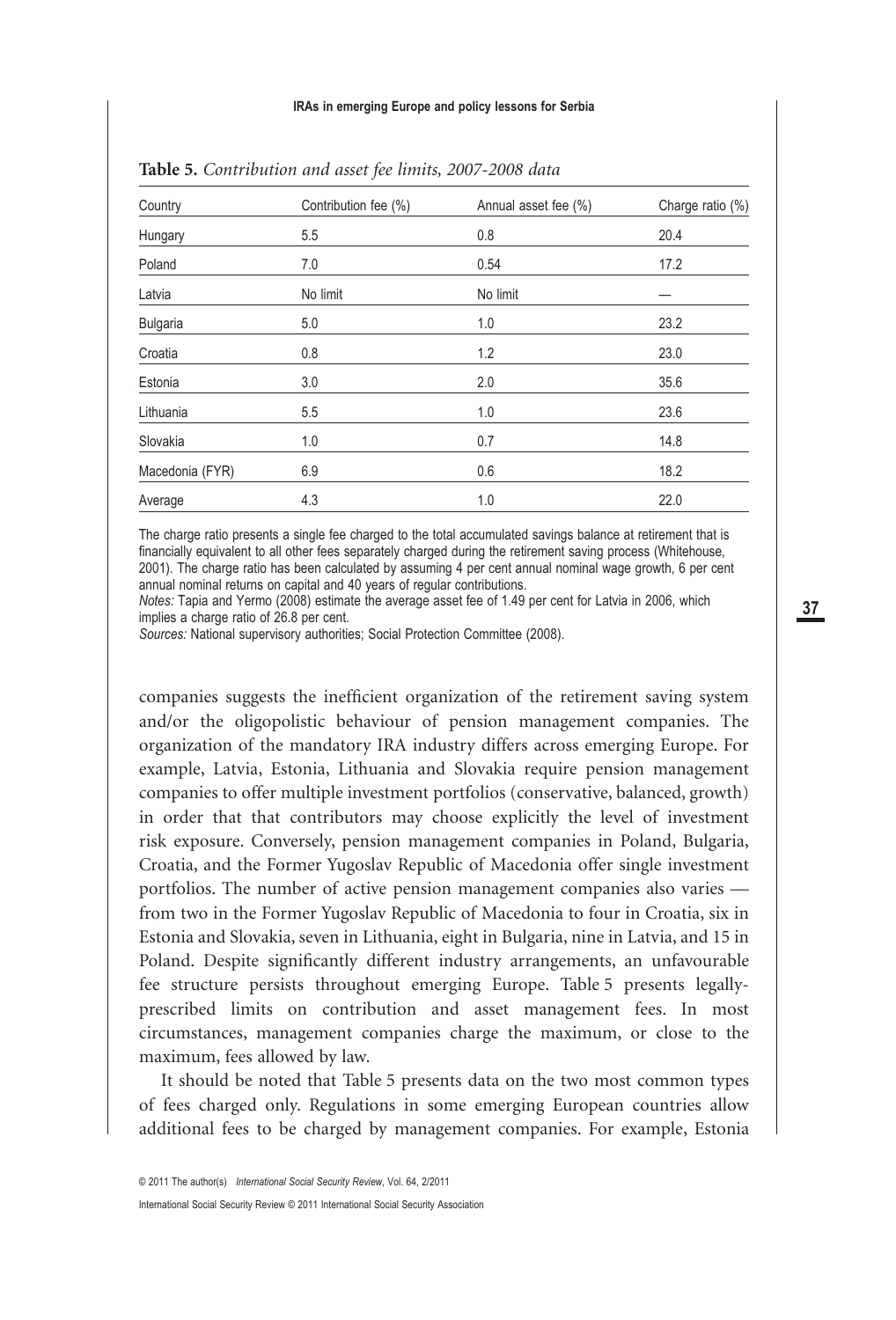allows a redemption fee of up to one per cent of accumulated assets. Furthermore, custody and trading expenses are most often prescribed to be borne by contributing workers, and not by management companies.

Last but not least, there is the issue of the annuity purchase fee charged by insurance companies when accumulated savings at retirement are to be transformed into a stream of regular pension payments. Thus far, no emerging European country has been able to regulate in a suitable manner the annuity purchase process at retirement. As a result of the difficulties faced by private markets in providing life annuities (especially those that are inflation indexed), it is questionable whether the annuity purchase process can be regulated at all, at least to a satisfactory level of operational efficiency. Poland, that has the first generation of pensioners within its IRA systems now reaching retirement, has postponed mandating the purchase of an annuity at retirement and is allowing retirees to opt for the phased withdrawal of accumulated savings. However, the phased withdrawal of savings does not protect retirees from longevity risk, which is the main objective of saving for retirement. As Diamond and Orszag (2005) point out: avoiding annuitization undercuts one of the basic principles of social security — to provide benefits that are protected against inflation and last as long as the beneficiary is alive.

It is difficult to predict the level of annuity purchase fees that might actually be charged, if and when this process gets suitably regulated. The Social Protection Committee (2008) suggests a reasonable annuity purchase fee to be in the 5 to 10 per cent range. Nonetheless, the Commission recognizes that annuity markets in many (emerging) European Union Member States are basically non-existent, which would imply an even higher fee for emerging European countries.

Taking all the above issues and fees into consideration, it can be concluded that the average charge ratio of 22 per cent presented in Table 5 would increase to above 30 per cent when all operating fees are taken into account. In another words, mandatory IRA systems in emerging Europe are structured so that about one-third of the total resources allocated to, or accumulated in, an individual account is lost to operating costs. This figure can be contrasted sharply with the costs of operating a standard PAYG system, which equate to about 1.0 per cent of contributions (or a 1.0 per cent charge ratio) for most of the emerging European countries.

It should be mentioned that many emerging European countries have stated their intention to lower fees in the coming years, as management companies recover their start-up costs. Some countries have already prescribed lower fees, although decreases were mostly marginal.

# *Summarizing the risk-return trade-off*

Financial theory explains that higher expected returns are associated with higher investment risks. In efficient capital markets, investors only get compensated for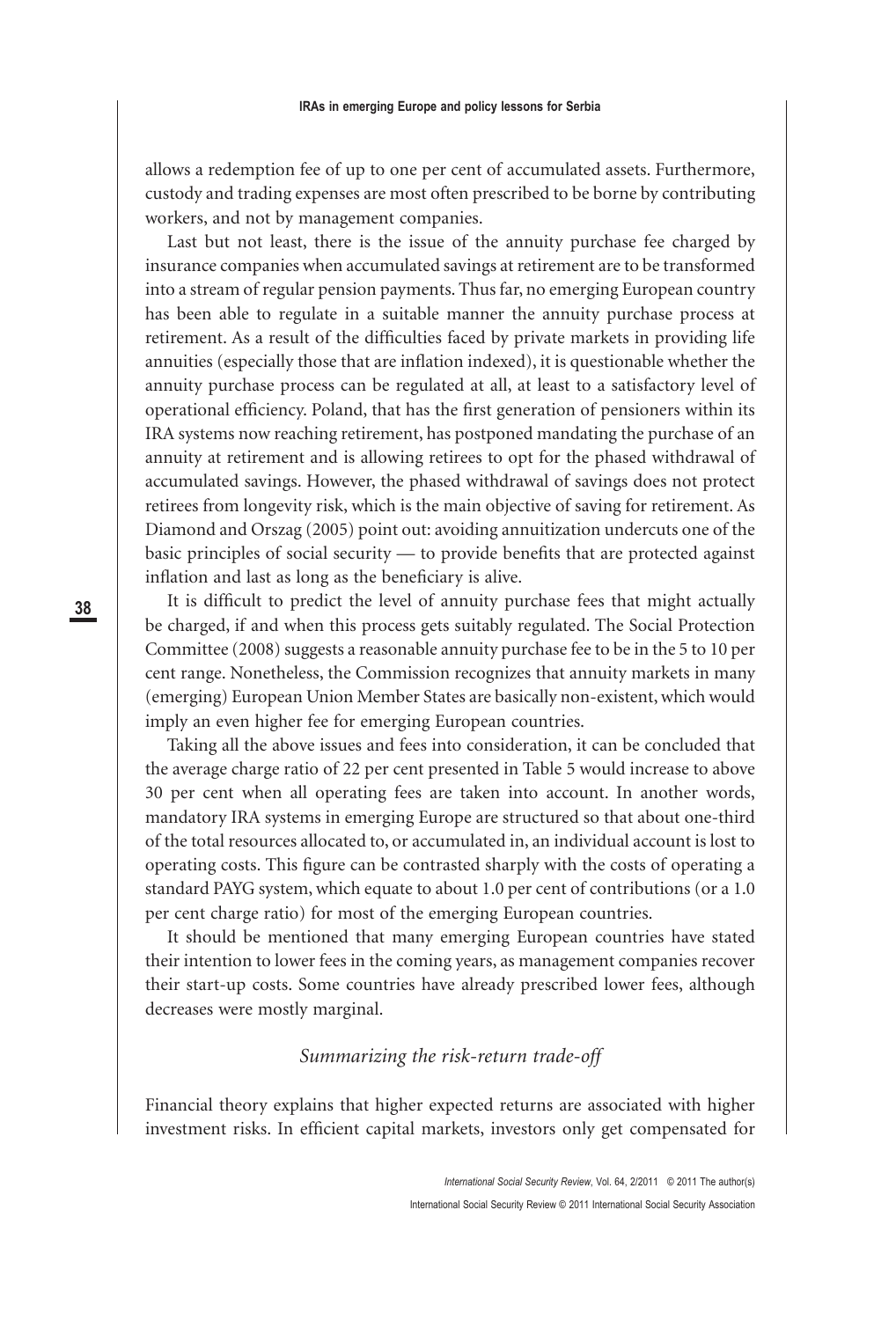the non-diversifiable portion of investment risks. Thus, a well-diversified portfolio dominates a non-diversified portfolio in that it offers the same expected return with a lower level of risk (or equivalently, higher expected returns for the same level of risk). In fact, diversification of retirement provision has been one of the reasons behind partial pension system privatizations in emerging Europe. While pure PAYG systems rely on one source of income, namely labour, mixed PAYG-IRA systems rely on two retirement income sources: labour and capital. Regardless, we must not overlook that many common economic factors, including demographics, influence both returns on labour and returns on capital — which limits the extent of the benefits of diversification. Earlier in this article we discussed that undeveloped capital markets have prevented emerging European countries from realizing the benefits of diversification in the form of higher realized returns. How do newlyestablished mixed PAYG-IRA systems compare with pure PAYG systems in terms of risk?

Whitehouse, d'Addio and Reilly (2009) identify multiple sources of risk associated with national pension systems, including investment, purchasing-power and policy risks. As we have seen, partial pension system privatization introduces contributors to investment risk, which is not present in pure PAYG systems. Problems regarding the market provision of (indexed) annuities suggest that pure PAYG systems are better suited for dealing with the purchasing-power risk. Evidence of political interference by pension management companies in many emerging European countries suggests that mixed PAYG-IRA systems face more significant policy risks than the original, pure PAYG systems. In turn, policy risks as regards mandatory IRA systems were evident during the recent financial crisis, as the Estonian, Latvian, Lithuanian and Romanian governments decided to temporarily divert contributions from private IRAs to public PAYG systems in order to reduce budget deficits (World Bank, 2009).

Furthermore, within multi-pillared pension systems, IRAs are designed to address the need for savings to finance consumption in retirement only, while insurance aspects — to provide cover against the risks of premature death and disability — are only addressed within the PAYG component. Thus, partial pension system privatization amplifies these risks because the amount of contributions dedicated to covering these is reduced.13 As a final observation, FF pension components are significantly more susceptible to extremely unfavourable economic conditions, which are more commonly encountered in emerging countries than in developed ones. For example, after the break up of the former Yugoslavia, Serbia experienced record-breaking hyper-inflation equal to 400 trillion percentage points

13. For example, Hungary had allowed disabled workers and beneficiaries of deceased workers from the mixed PAYG-IRA system to switch back to the original PAYG system, thereby allocating the total cost of morbidity and survivors' risk to the PAYG component (Augusztinovics et al., 2002).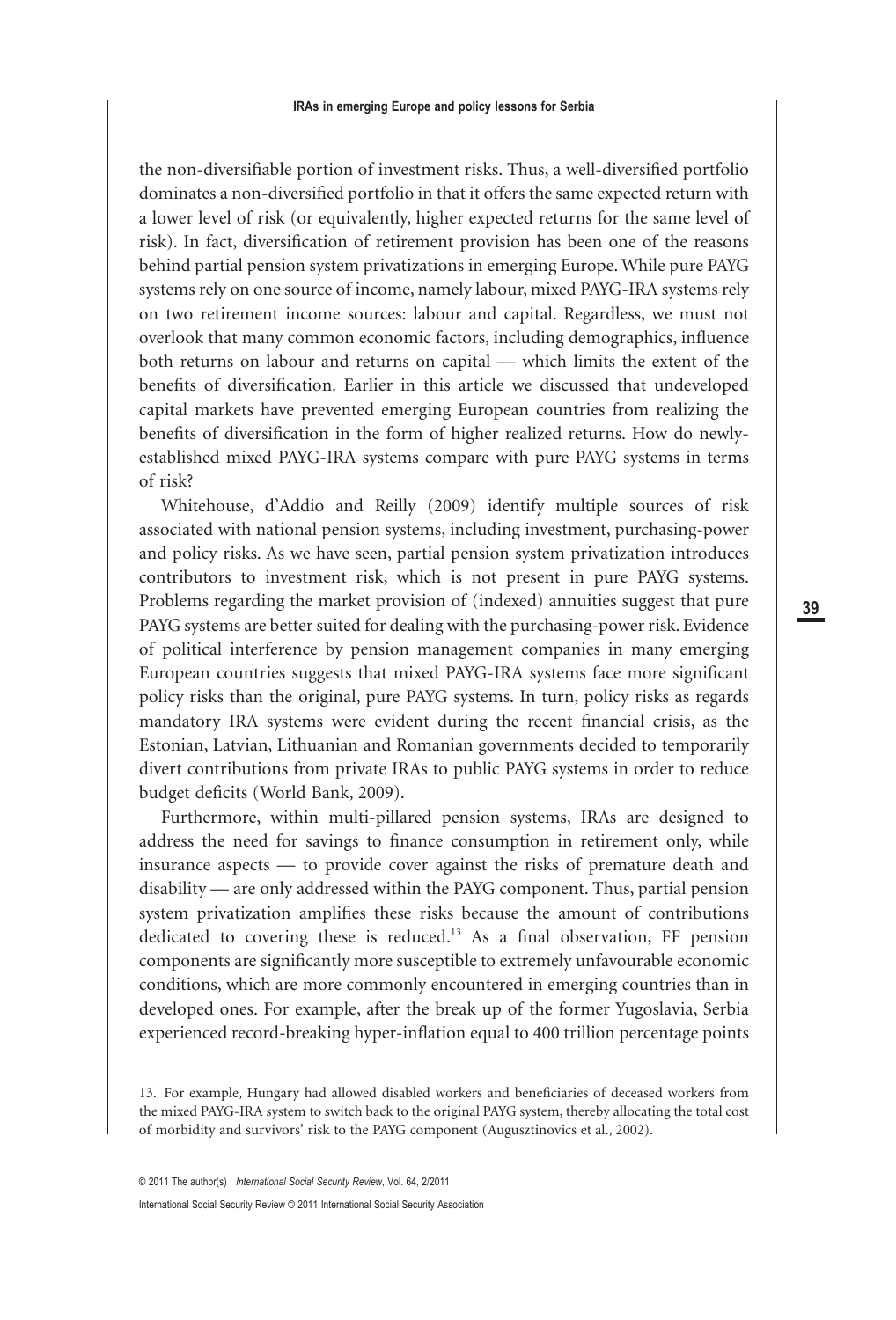in the period 1992-1993. This extreme inflation rate would have obliterated decades of saving if Serbia had relied on a FF pension system. Fortunately, Serbia was operating a PAYG system, the regular operation of which was restored in 1994 after inflation was brought back under control.

Overall, we can conclude that pure PAYG systems are less risky than mixed PAYG-IRA systems. The financial feasibility criterion derived in the first section of this article pertains to a risk-neutral setting. However, investors in the real world are risk-averse. Consequently, because of the significant investment and operational risks associated with the introduction of mandatory IRAs, any rational investor or rational government should require a significant risk premium when deciding to privatize the pension system.

## **Concluding remarks and policy lessons for Serbia**

Replacing a part of the public PAYG pension system with a mandatory IRA system is an extremely risky venture. In the case of Serbia, such a venture would require the country to bear the fixed amount of transition costs for 40 years, while the possible venture pay-off might occur only about 80 years after implementing the reform. However, the venture pay-off is completely uncertain, and early empirical evidence from emerging Europe strongly indicates that similar ventures in other countries are proving to be unfeasible.

From the perspective of managing risk, mixed PAYG-IRA national pension systems are more risky compared to pure PAYG systems, because of inherent investment risk and significant operational risks. From the perspective of investment performance, realized IRA returns have been below the implicit PAYG rate of return. Overall, from the perspective of financial risk-return, the empirical performance of mixed PAYG-IRA systems in emerging Europe has been inferior to that of pure PAYG pension systems.

Although a decade is a short time in the context of pension system reform, disappointing experiences from emerging Europe provide strong empirical support to the conceptual concerns raised by Beattie and McGillivray (1995) regarding the introduction of mandatory IRAs and the partial privatization of pension systems. The disappointing early performance of mixed PAYG-IRA systems has led countries such as Croatia, Latvia and Slovakia to reconsider their initial reforms, while Hungary has decided to effectively nationalize its mandatory IRA system. Much will probably be said in future on the subject of why mandatory IRA systems in emerging Europe have failed to live up to reform expectations. This article has surveyed a number of major problem areas, including high operational costs and unrealistic expectations regarding the performance of capital markets in emerging countries. We will not dwell further on these important issues, but instead will seek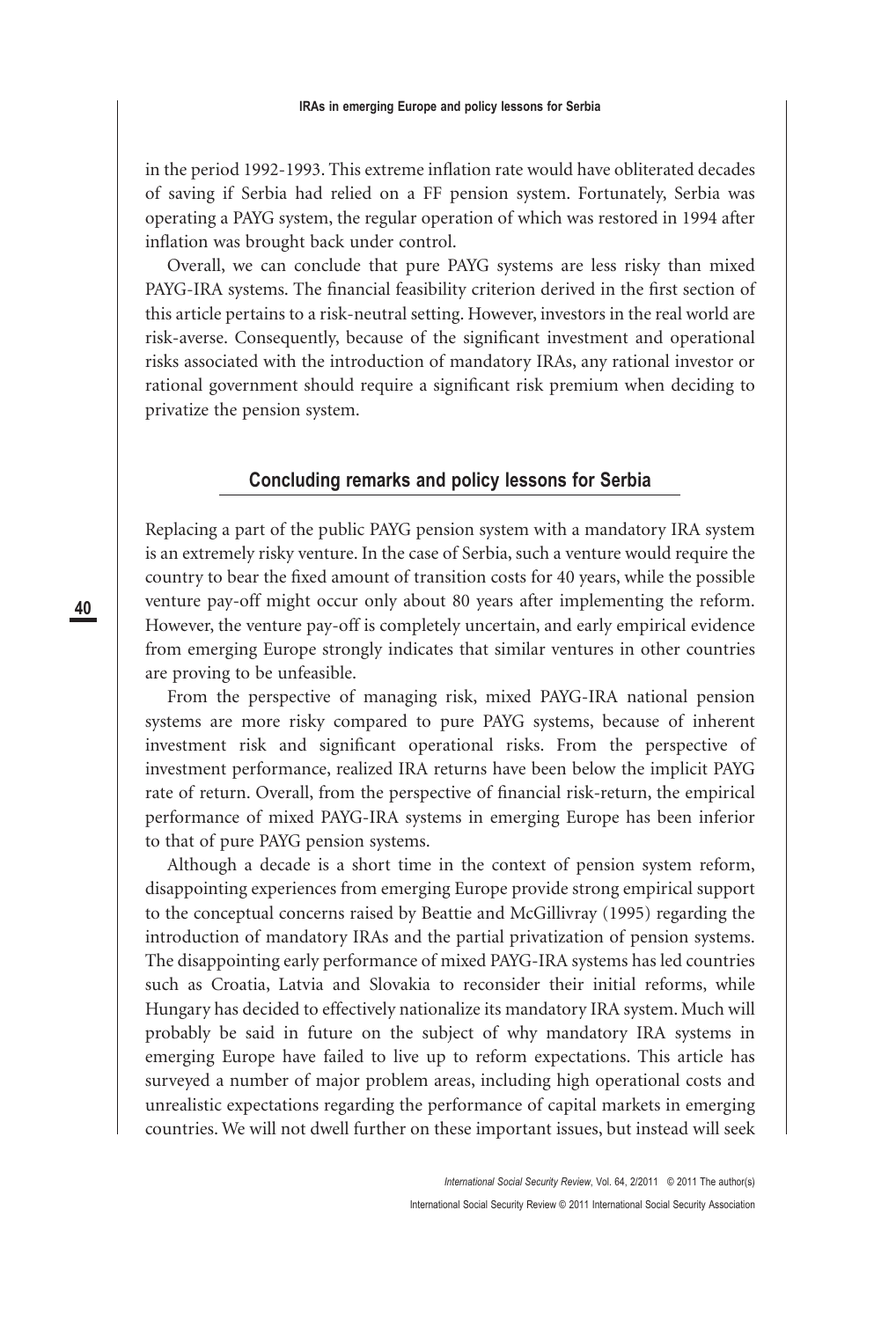to summarize the most important lessons for future pension reform efforts in Serbia.

Although some features of a mandatory IRA system might, on a micro-level, appear appealing to the general public, empirical evidence indicates that combining an existing PAYG pension system with a mandatory IRA system has not improved the macro-financial sustainability of national pension systems in emerging Europe. This course of action has failed to insulate national pension systems from political interference, and might have even made them more susceptible to external policy risks.

Even if at some future point Serbia's economy and society could afford to bear the transition costs associated with a possible partial privatization of the pension system, it would be advisable to consider an alternative use of national resources. In particular, it would be wiser to use nationally-available resources to stimulate and support sustainable economic growth. Many pensions experts stress that broader issues of employment, productivity and economic growth are central to enabling the long-term sustainability of all pension systems — be they private or public, funded or PAYG financed (Barr, 2000).

In light of empirical evidence from emerging Europe, future pension reforms in Serbia are advised to follow the practices of most developed European and OECD countries, which have focused on parametric reforms of the public PAYG system (Martin and Whitehouse, 2008). As such, for Serbia, IRAs should serve only as a form of voluntary retirement provision to supplement public PAYG pension benefits.

#### **Bibliography**

- **Aaron, H.** 1966. "The social insurance paradox", in *Canadian Journal of Economics and Political Science*, Vol. 32, No. 3
- **Abel, A.** 2003. "The effects of a baby boom on stock prices and capital accumulation in the presence of social security", in *Econometrica*, Vol. 71, No. 2.
- **Anusic, Z.; O'Keefe, P.; Madzarevic-Sujster, S.** 2003. *Pension reform in Croatia*. Washington, DC, World Bank.
- **Augusztinovics, M. et al.** 2002. "The Hungarian pension reform before and after the 1998 reform", in E. Fultz (ed.), *Pension Reform in Central and Eastern Europe: Vol. I*. Budapest, International Labour Organization.
- **Barr, N.** 2000. *Reforming pensions: Myths, truths, and policy choices* (IMF working paper, No. 00/139). Washington, DC, International Monetary Fund.
- **Barr, N.; Diamond, P.** 2009. "Reforming pensions: Principles, analytical errors and policy directions", in *International Social Security Review*, Vol. 62, No. 2
- **Beattie, R.; McGillivray, W.** 1995. "A risky strategy: Reflections on the World Bank report *Averting the old age crises*", in *International Social Security Review*, Vol. 48, No. 3-4.

International Social Security Review © 2011 International Social Security Association

<sup>© 2011</sup> The author(s) *International Social Security Review*, Vol. 64, 2/2011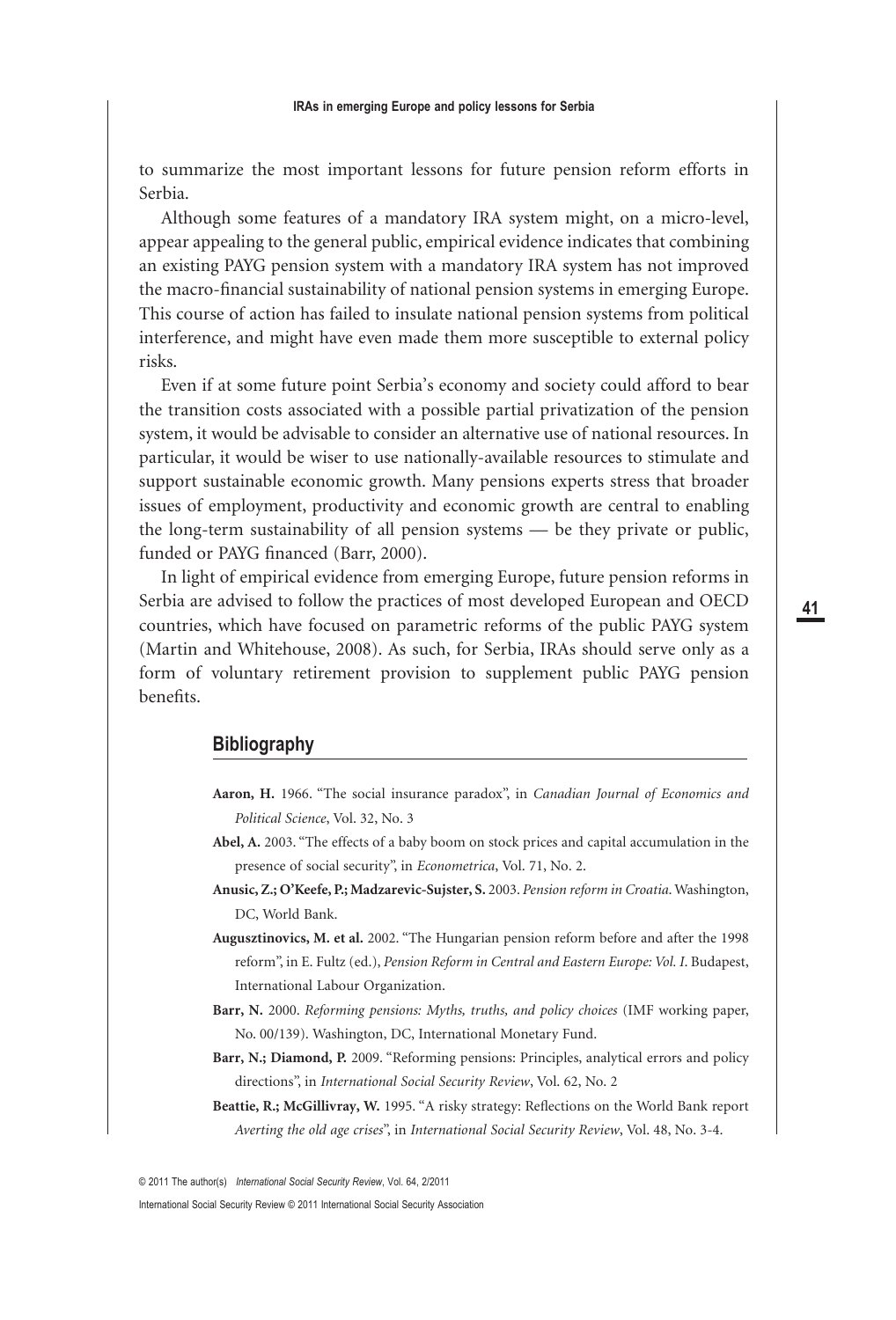- **Brooks, R.** 2000. *What will happen to financial markets when the baby boomers retire* (IMF working paper, No. 00/18). Washington, DC, International Monetary Fund.
- **Brown, R. L.** 2007. *Security for social security: Is pre-funding the answer?* Waterloo, Institute for Insurance and Pension Research.
- **Charlton, R.; McKinnon, R.** 2000. "Beyond mandatory privatization: Pensions policy options for developing countries", in *Journal of International Development*, Vol. 12, No. 4.
- **Davis, P.; Li, C.** 2003. *Demographic and Financial asset prices in the major industrial economies* (Discussion paper, No. 03-07). Uxbridge, Brunel University.
- **Diamond, P. A.; Orszag, P. R.** 2005. "Saving social security", in *Journal of Economic Perspectives*, Vol. 19, No. 2.
- **European Commission.** 2009. *Ageing Report: Economic and budgetary projections for EU-27 Member States* (European Economy, No. 2). Brussels, European Commission — Directorate General Economic and Financial Affairs.
- **Fultz, E.** 2002."Pension reform in Hungary and Poland: A comparative overview", in E. Fultz (ed.), *Pension Reform in Central and Eastern Europe: Vol. I*. Budapest, International Labour Organization.
- **Genakoplos, J.; Olivia Mitchell, O.; Zeldes, S.** 2000. *Would a privatized social security system really pay a higher rate of return* (NBER working paper, No. 6713). Cambridge, MA, National Bureau of Economic Research.
- **Golias, P.** 2005. *Pension reform in Slovakia*. Bratislava, Institute for Economic and Social Reforms.
- **Holzmann, R.; Hinz, R.** 2005. *Old-age income support in the 21st century: An International perspective on pension systems and reform*. Washington, DC, World Bank.
- **IMF.** 2010. *IMF World Economic Outlook* (April 2010 ed.). <http://www.imf.org/external/ ns/cs.aspx?id=28> (accessed on 02.08.2010).
- **Impavido, G.; Rocha, R.** 2006. *Competition and performance in Hungarian second pillar* (World Bank policy research working paper, No. 3876). Washington, DC, World Bank.
- **Martin, J.; Whitehouse, E.** 2008. *Reforming retirement-income systems: Lessons from the recent experiences of OECD countries* (OECD social, employment and migration working paper, No.66). Paris, Organisation for Economic Co-operation and Development.
- **Mehra, R.; Prescott, E.** 1985. "The equity premium: A puzzle", in *Journal of Monetary Economics*, Vol. 15, No. 2.
- **Melichercik, I.; Ungvarsky, C.** 2004. "Pension reform in Slovakia: Perspectives of the fiscal debt and pension level", in *Czech Journal of Economics and Finance*, No. 54.
- **Müller, K.** 2003. *Pension reform in the East European accession countries*. Bonn, German Development Institute.
- **Müller, K.** 2006. "The political economy of pension privatization in the Baltics", in E. Fultz (ed.), *Pension Reform in the Baltic States*. Budapest, International Labour Organization.
- **Orban, G.; Palotai, D.** 2005. *The sustainability of the Hungarian pension system: a reassessment*. Budapest, Magyar Nemzeti Bank.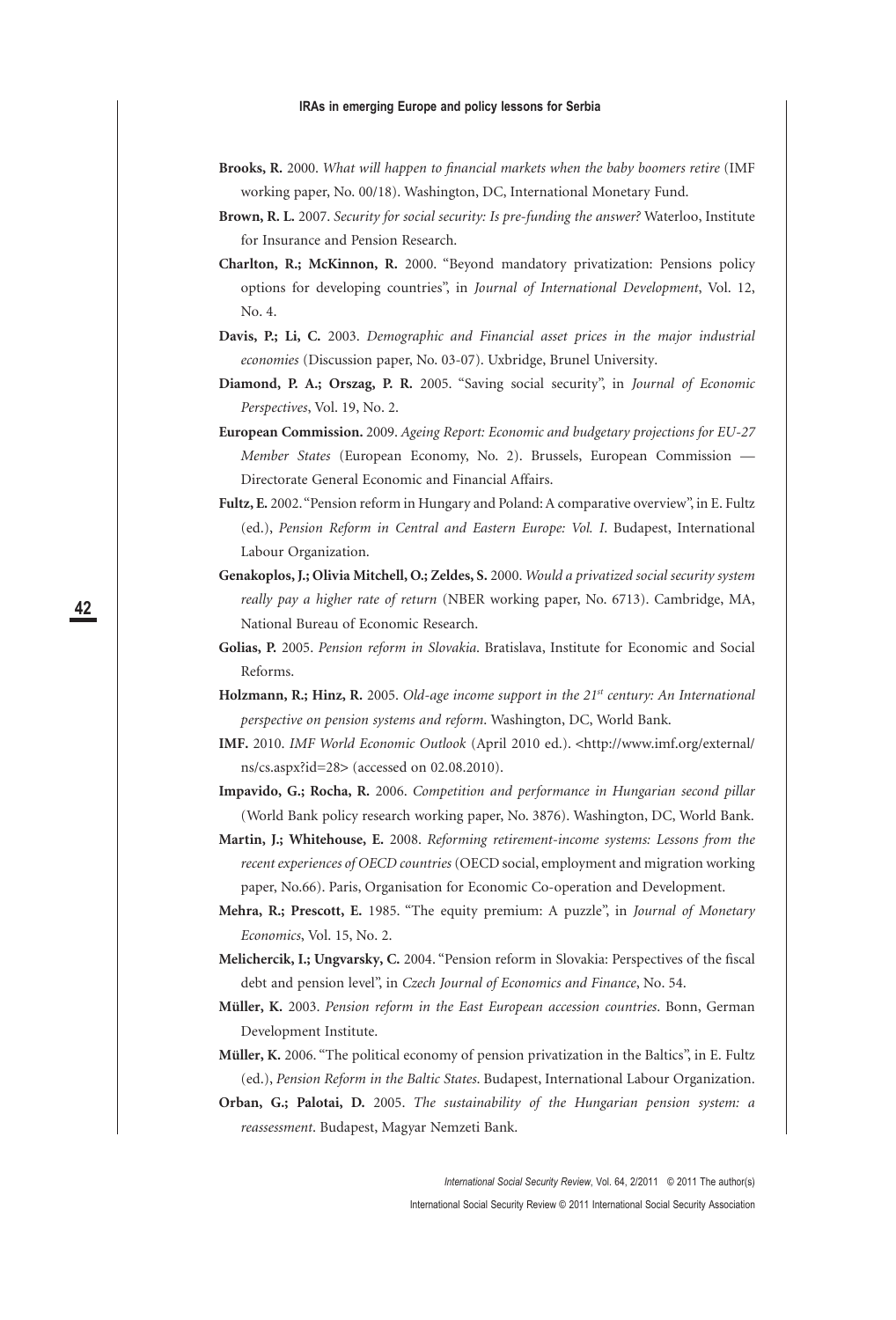- **Orszag, P. R.; Stiglitz, J. E.** 1999. *Rethinking pension reform: Ten myths about social security systems*. Washington, DC, World Bank.
- **Samuelson, P.** 1958. "An exact consumption-loan model of interest with or without the social contrivance of money", in *Journal of Political Economy*, Vol. 66, No. 6.
- **Siegel, J. J.** 1999. "The shrinking equity premium", in *Journal of Portfolio Management*, Vol. 26, No. 1.
- **Social Protection Committee.** 2008. *Privately managed funded pension provision and their contribution to adequate and sustainable pensions*. Brussels, European Commission.
- **Stanic, K.; Altiparmakov, N.; Bajec, J.** 2008. "Transition cost of introducing mandatory private pension funds", in *Quarterly Monitor of the Foundation for Advancement of Economics.*, Vol. 12.
- **Stiglitz, J. E.** 1989. "Financial markets and development", in *Oxford Review of Economic Policy*, Vol. 5, No. 4
- **Tapia, W.; Yermo, J.** 2008. *Fees in individual account pension systems: A cross-country comparison* (OECD working papers on insurance and private pensions, No. 27). Paris, Organisation for Economic Co-operation and Development.
- **Whitehouse, E.** 2001. *Administrative charges for funded pensions: Comparison and assessment of 13 countries* (Insurance and private pensions compendium for emerging economies, Vol. 2, No. 1/6b). Paris, Organisation for Economic Co-operation and Development.
- **Whitehouse, E.; d'Addio, A.; Reilly, A.** 2009. *Investment risk and pensions: Impact on individual retirement incomes and government budgets* (OECD social, employment and migration working paper, No. 87). Paris, Organisation for Economic Co-operation and Development.
- **World Bank.** 1994. *Averting the old age crisis: Policies to protect the old and support growth*. New York, NY, Oxford University Press.
- **World Bank.** 2009. *Pensions in crises: Europe and Central Asia regional policy note*. Washington, DC.